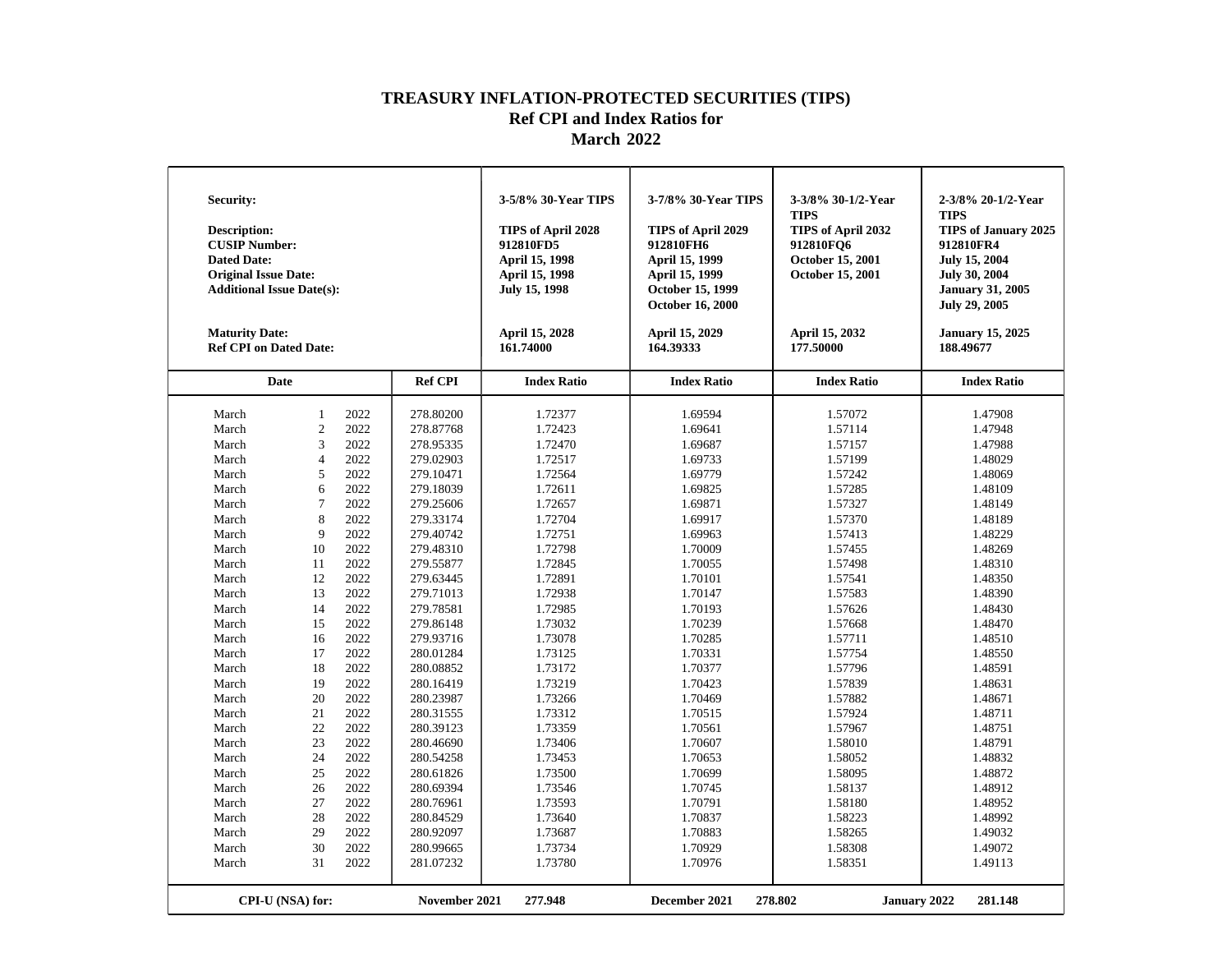| <b>Security:</b><br>Description:<br><b>CUSIP Number:</b><br><b>Dated Date:</b><br><b>Original Issue Date:</b><br><b>Additional Issue Date(s):</b><br><b>Maturity Date:</b><br><b>Ref CPI on Dated Date:</b>                                                                |                                                                                                                                                                                                                           |                                                                                                                                                                                                                                              |                                                                                                                                                                                                                                                                                                                                                                                                    | 2% 20-Year TIPS<br><b>TIPS of January 2026</b><br>912810FS2<br><b>January 15, 2006</b><br><b>January 31, 2006</b><br><b>July 31, 2006</b><br><b>January 15, 2026</b><br>198.47742                                                                                                                                                      | 2-3/8% 20-Year TIPS<br><b>TIPS of January 2027</b><br>912810PS1<br><b>January 15, 2007</b><br><b>January 31, 2007</b><br>July 31, 2007<br><b>January 15, 2027</b><br>201.66452                                                                                                                                                         | 1-3/4% 20-Year TIPS<br><b>TIPS of January 2028</b><br>912810PV4<br><b>January 15, 2008</b><br><b>January 31, 2008</b><br><b>July 31, 2008</b><br><b>January 15, 2028</b><br>209.49645                                                                                                                                                  | 2-1/2% 20-Year TIPS<br><b>TIPS of January 2029</b><br>912810PZ5<br><b>January 15, 2009</b><br><b>January 30, 2009</b><br><b>July 31, 2009</b><br><b>January 15, 2029</b><br>214.69971                                                                                                                                                  |
|----------------------------------------------------------------------------------------------------------------------------------------------------------------------------------------------------------------------------------------------------------------------------|---------------------------------------------------------------------------------------------------------------------------------------------------------------------------------------------------------------------------|----------------------------------------------------------------------------------------------------------------------------------------------------------------------------------------------------------------------------------------------|----------------------------------------------------------------------------------------------------------------------------------------------------------------------------------------------------------------------------------------------------------------------------------------------------------------------------------------------------------------------------------------------------|----------------------------------------------------------------------------------------------------------------------------------------------------------------------------------------------------------------------------------------------------------------------------------------------------------------------------------------|----------------------------------------------------------------------------------------------------------------------------------------------------------------------------------------------------------------------------------------------------------------------------------------------------------------------------------------|----------------------------------------------------------------------------------------------------------------------------------------------------------------------------------------------------------------------------------------------------------------------------------------------------------------------------------------|----------------------------------------------------------------------------------------------------------------------------------------------------------------------------------------------------------------------------------------------------------------------------------------------------------------------------------------|
| Date                                                                                                                                                                                                                                                                       |                                                                                                                                                                                                                           |                                                                                                                                                                                                                                              | <b>Ref CPI</b>                                                                                                                                                                                                                                                                                                                                                                                     | <b>Index Ratio</b>                                                                                                                                                                                                                                                                                                                     | <b>Index Ratio</b>                                                                                                                                                                                                                                                                                                                     | <b>Index Ratio</b>                                                                                                                                                                                                                                                                                                                     | <b>Index Ratio</b>                                                                                                                                                                                                                                                                                                                     |
| March<br>March<br>March<br>March<br>March<br>March<br>March<br>March<br>March<br>March<br>March<br>March<br>March<br>March<br>March<br>March<br>March<br>March<br>March<br>March<br>March<br>March<br>March<br>March<br>March<br>March<br>March<br>March<br>March<br>March | $\mathbf{1}$<br>$\overline{2}$<br>3<br>$\overline{4}$<br>5<br>6<br>$\overline{7}$<br>8<br>9<br>10<br>11<br>12<br>13<br>14<br>15<br>16<br>17<br>18<br>19<br>20<br>21<br>22<br>23<br>24<br>25<br>26<br>27<br>28<br>29<br>30 | 2022<br>2022<br>2022<br>2022<br>2022<br>2022<br>2022<br>2022<br>2022<br>2022<br>2022<br>2022<br>2022<br>2022<br>2022<br>2022<br>2022<br>2022<br>2022<br>2022<br>2022<br>2022<br>2022<br>2022<br>2022<br>2022<br>2022<br>2022<br>2022<br>2022 | 278.80200<br>278.87768<br>278.95335<br>279.02903<br>279.10471<br>279.18039<br>279.25606<br>279.33174<br>279.40742<br>279.48310<br>279.55877<br>279.63445<br>279.71013<br>279.78581<br>279.86148<br>279.93716<br>280.01284<br>280.08852<br>280.16419<br>280.23987<br>280.31555<br>280.39123<br>280.46690<br>280.54258<br>280.61826<br>280.69394<br>280.76961<br>280.84529<br>280.92097<br>280.99665 | 1.40470<br>1.40509<br>1.40547<br>1.40585<br>1.40623<br>1.40661<br>1.40699<br>1.40737<br>1.40775<br>1.40814<br>1.40852<br>1.40890<br>1.40928<br>1.40966<br>1.41004<br>1.41042<br>1.41080<br>1.41119<br>1.41157<br>1.41195<br>1.41233<br>1.41271<br>1.41309<br>1.41347<br>1.41385<br>1.41424<br>1.41462<br>1.41500<br>1.41538<br>1.41576 | 1.38250<br>1.38288<br>1.38325<br>1.38363<br>1.38401<br>1.38438<br>1.38476<br>1.38513<br>1.38551<br>1.38588<br>1.38626<br>1.38663<br>1.38701<br>1.38738<br>1.38776<br>1.38813<br>1.38851<br>1.38888<br>1.38926<br>1.38963<br>1.39001<br>1.39038<br>1.39076<br>1.39114<br>1.39151<br>1.39189<br>1.39226<br>1.39264<br>1.39301<br>1.39339 | 1.33082<br>1.33118<br>1.33154<br>1.33190<br>1.33226<br>1.33263<br>1.33299<br>1.33335<br>1.33371<br>1.33407<br>1.33443<br>1.33479<br>1.33515<br>1.33552<br>1.33588<br>1.33624<br>1.33660<br>1.33696<br>1.33732<br>1.33768<br>1.33804<br>1.33841<br>1.33877<br>1.33913<br>1.33949<br>1.33985<br>1.34021<br>1.34057<br>1.34093<br>1.34130 | 1.29857<br>1.29892<br>1.29927<br>1.29962<br>1.29998<br>1.30033<br>1.30068<br>1.30103<br>1.30139<br>1.30174<br>1.30209<br>1.30244<br>1.30280<br>1.30315<br>1.30350<br>1.30385<br>1.30421<br>1.30456<br>1.30491<br>1.30526<br>1.30562<br>1.30597<br>1.30632<br>1.30667<br>1.30703<br>1.30738<br>1.30773<br>1.30808<br>1.30844<br>1.30879 |
| March<br>CPI-U (NSA) for:                                                                                                                                                                                                                                                  | 31                                                                                                                                                                                                                        | 2022                                                                                                                                                                                                                                         | 281.07232<br>November 2021                                                                                                                                                                                                                                                                                                                                                                         | 1.41614<br>277.948                                                                                                                                                                                                                                                                                                                     | 1.39376<br>December 2021                                                                                                                                                                                                                                                                                                               | 1.34166<br>278.802<br><b>January 2022</b>                                                                                                                                                                                                                                                                                              | 1.30914<br>281.148                                                                                                                                                                                                                                                                                                                     |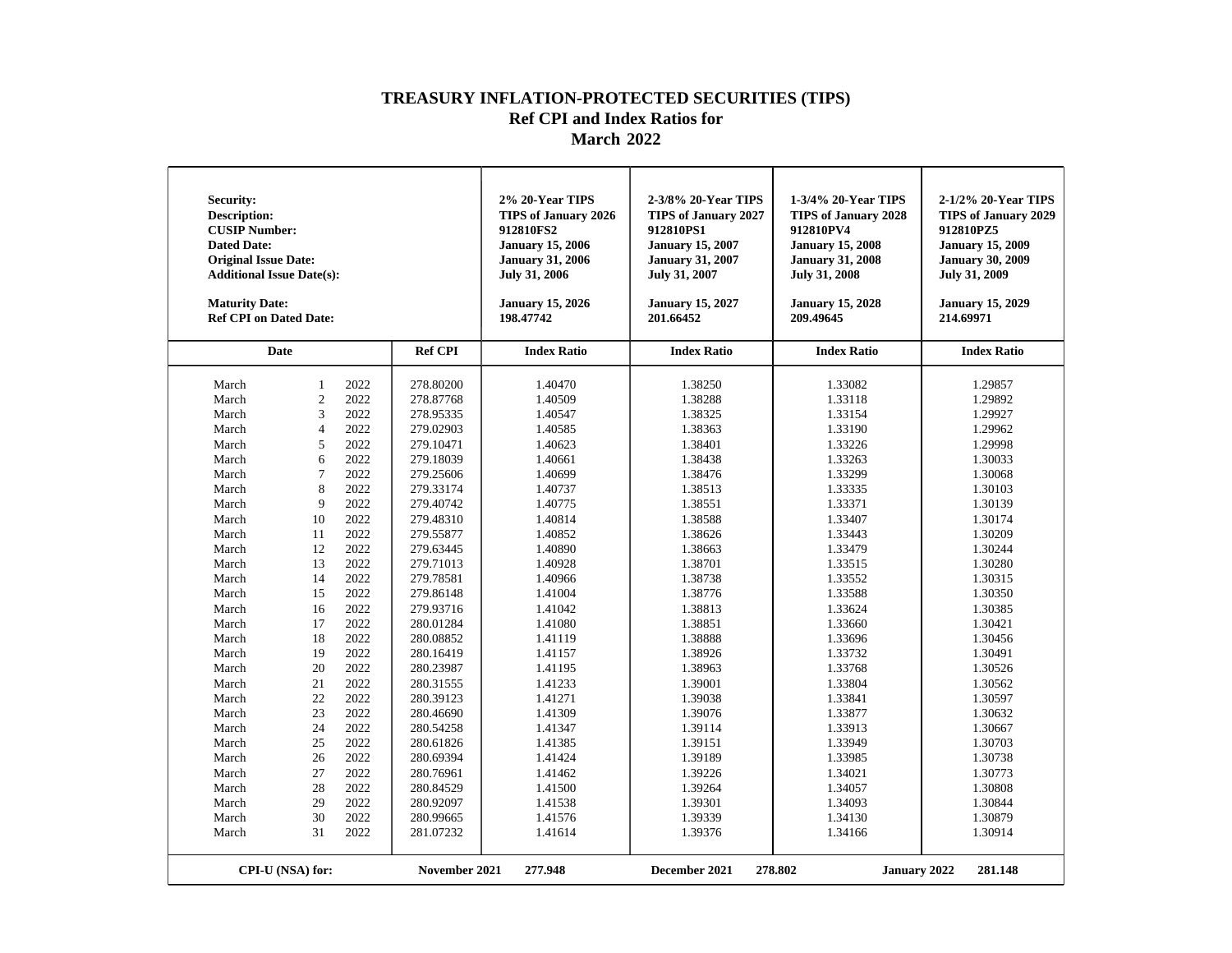| Security:<br><b>Description:</b><br><b>CUSIP Number:</b><br><b>Dated Date:</b><br><b>Original Issue Date:</b><br><b>Additional Issue Date(s):</b><br><b>Maturity Date:</b><br><b>Ref CPI on Dated Date:</b>                                                                         |                                                                                                                                                                                                                                 |                                                                                                                                                                                                                                                      |                                                                                                                                                                                                                                                                                                                                                                                                                 | 2-1/8% 30-Year TIPS<br><b>TIPS of February 2040</b><br>912810OF8<br><b>February 15, 2010</b><br><b>February 26, 2010</b><br><b>August 31, 2010</b><br><b>February 15, 2040</b><br>216.13950                                                                                                                                                       | 2-1/8% 30-Year TIPS<br><b>TIPS of February 2041</b><br>912810OP6<br><b>February 15, 2011</b><br><b>February 28, 2011</b><br>June 30, 2011<br>October 31, 2011<br><b>February 15, 2041</b><br>218.99100                                                                                                                                            | 0-3/4% 30-Year TIPS<br><b>TIPS of February 2042</b><br>912810OV3<br><b>February 15, 2012</b><br><b>February 29, 2012</b><br>June 29, 2012<br>October 31, 2012<br><b>February 15, 2042</b><br>225.96062                                                                                                                                            | 0-1/8% 10-Year TIPS<br>Series D-2022<br>912828TE0<br><b>July 15, 2012</b><br>July 31, 2012<br>September 28, 2012<br><b>November 30, 2012</b><br>July 15, 2022<br>229.96306                                                                                                                                                                        |
|-------------------------------------------------------------------------------------------------------------------------------------------------------------------------------------------------------------------------------------------------------------------------------------|---------------------------------------------------------------------------------------------------------------------------------------------------------------------------------------------------------------------------------|------------------------------------------------------------------------------------------------------------------------------------------------------------------------------------------------------------------------------------------------------|-----------------------------------------------------------------------------------------------------------------------------------------------------------------------------------------------------------------------------------------------------------------------------------------------------------------------------------------------------------------------------------------------------------------|---------------------------------------------------------------------------------------------------------------------------------------------------------------------------------------------------------------------------------------------------------------------------------------------------------------------------------------------------|---------------------------------------------------------------------------------------------------------------------------------------------------------------------------------------------------------------------------------------------------------------------------------------------------------------------------------------------------|---------------------------------------------------------------------------------------------------------------------------------------------------------------------------------------------------------------------------------------------------------------------------------------------------------------------------------------------------|---------------------------------------------------------------------------------------------------------------------------------------------------------------------------------------------------------------------------------------------------------------------------------------------------------------------------------------------------|
| Date                                                                                                                                                                                                                                                                                |                                                                                                                                                                                                                                 |                                                                                                                                                                                                                                                      | <b>Ref CPI</b>                                                                                                                                                                                                                                                                                                                                                                                                  | <b>Index Ratio</b>                                                                                                                                                                                                                                                                                                                                | <b>Index Ratio</b>                                                                                                                                                                                                                                                                                                                                | <b>Index Ratio</b>                                                                                                                                                                                                                                                                                                                                | <b>Index Ratio</b>                                                                                                                                                                                                                                                                                                                                |
| March<br>March<br>March<br>March<br>March<br>March<br>March<br>March<br>March<br>March<br>March<br>March<br>March<br>March<br>March<br>March<br>March<br>March<br>March<br>March<br>March<br>March<br>March<br>March<br>March<br>March<br>March<br>March<br>March<br>March<br>March | $\mathbf{1}$<br>$\overline{2}$<br>3<br>$\overline{4}$<br>5<br>6<br>$\overline{7}$<br>8<br>9<br>10<br>11<br>12<br>13<br>14<br>15<br>16<br>17<br>18<br>19<br>20<br>21<br>22<br>23<br>24<br>25<br>26<br>27<br>28<br>29<br>30<br>31 | 2022<br>2022<br>2022<br>2022<br>2022<br>2022<br>2022<br>2022<br>2022<br>2022<br>2022<br>2022<br>2022<br>2022<br>2022<br>2022<br>2022<br>2022<br>2022<br>2022<br>2022<br>2022<br>2022<br>2022<br>2022<br>2022<br>2022<br>2022<br>2022<br>2022<br>2022 | 278.80200<br>278.87768<br>278.95335<br>279.02903<br>279.10471<br>279.18039<br>279.25606<br>279.33174<br>279.40742<br>279.48310<br>279.55877<br>279.63445<br>279.71013<br>279.78581<br>279.86148<br>279.93716<br>280.01284<br>280.08852<br>280.16419<br>280.23987<br>280.31555<br>280.39123<br>280.46690<br>280.54258<br>280.61826<br>280.69394<br>280.76961<br>280.84529<br>280.92097<br>280.99665<br>281.07232 | 1.28992<br>1.29027<br>1.29062<br>1.29097<br>1.29132<br>1.29167<br>1.29202<br>1.29237<br>1.29272<br>1.29307<br>1.29342<br>1.29377<br>1.29412<br>1.29447<br>1.29482<br>1.29517<br>1.29552<br>1.29587<br>1.29622<br>1.29657<br>1.29692<br>1.29727<br>1.29762<br>1.29797<br>1.29832<br>1.29867<br>1.29902<br>1.29937<br>1.29972<br>1.30007<br>1.30042 | 1.27312<br>1.27347<br>1.27381<br>1.27416<br>1.27450<br>1.27485<br>1.27519<br>1.27554<br>1.27589<br>1.27623<br>1.27658<br>1.27692<br>1.27727<br>1.27761<br>1.27796<br>1.27830<br>1.27865<br>1.27900<br>1.27934<br>1.27969<br>1.28003<br>1.28038<br>1.28072<br>1.28107<br>1.28141<br>1.28176<br>1.28211<br>1.28245<br>1.28280<br>1.28314<br>1.28349 | 1.23385<br>1.23419<br>1.23452<br>1.23486<br>1.23519<br>1.23553<br>1.23586<br>1.23620<br>1.23653<br>1.23687<br>1.23720<br>1.23754<br>1.23787<br>1.23821<br>1.23854<br>1.23888<br>1.23921<br>1.23955<br>1.23988<br>1.24022<br>1.24055<br>1.24089<br>1.24122<br>1.24156<br>1.24189<br>1.24223<br>1.24256<br>1.24289<br>1.24323<br>1.24356<br>1.24390 | 1.21238<br>1.21271<br>1.21304<br>1.21336<br>1.21369<br>1.21402<br>1.21435<br>1.21468<br>1.21501<br>1.21534<br>1.21567<br>1.21600<br>1.21633<br>1.21666<br>1.21698<br>1.21731<br>1.21764<br>1.21797<br>1.21830<br>1.21863<br>1.21896<br>1.21929<br>1.21962<br>1.21995<br>1.22028<br>1.22060<br>1.22093<br>1.22126<br>1.22159<br>1.22192<br>1.22225 |
|                                                                                                                                                                                                                                                                                     | CPI-U (NSA) for:                                                                                                                                                                                                                |                                                                                                                                                                                                                                                      | November 2021                                                                                                                                                                                                                                                                                                                                                                                                   | 277.948                                                                                                                                                                                                                                                                                                                                           | December 2021                                                                                                                                                                                                                                                                                                                                     | 278.802<br><b>January 2022</b>                                                                                                                                                                                                                                                                                                                    | 281.148                                                                                                                                                                                                                                                                                                                                           |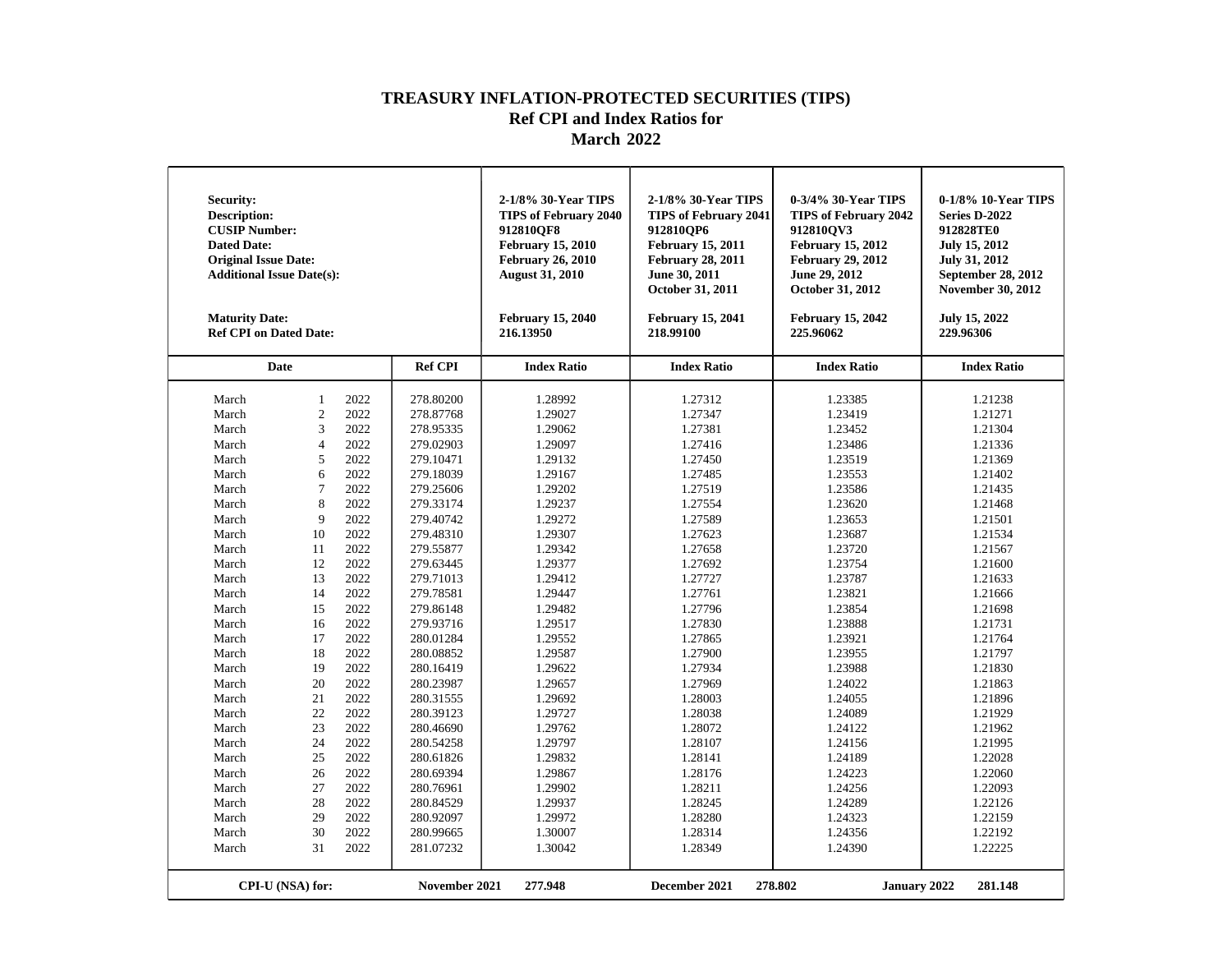| <b>Security:</b><br><b>Description:</b><br><b>CUSIP Number:</b><br><b>Dated Date:</b><br><b>Original Issue Date:</b><br><b>Additional Issue Date(s):</b><br><b>Maturity Date:</b><br><b>Ref CPI on Dated Date:</b>                                                         |                                                                                                                                                                                                                           |                                                                                                                                                                                                                                              |                                                                                                                                                                                                                                                                                                                                                                                                    | 0-1/8% 10-Year TIPS<br><b>Series A-2023</b><br>912828UH1<br><b>January 15, 2013</b><br><b>January 31, 2013</b><br>March 28, 2013<br>May 31, 2013<br><b>January 15, 2023</b><br>230.82203                                                                                                                                               | 0-5/8% 30-Year TIPS<br><b>TIPS of February 2043</b><br>912810RA8<br><b>February 15, 2013</b><br><b>February 28, 2013</b><br>June 28, 2013<br>October 31, 2013<br><b>February 15, 2043</b><br>229.91100                                                                                                                                 | 0-3/8% 10-Year TIPS<br>Series D-2023<br>912828VM9<br>July 15, 2013<br>July 31, 2013<br>September 30, 2013<br><b>November 29, 2013</b><br>July 15, 2023<br>232.71797                                                                                                                                                                    | 0-5/8% 10-Year TIPS<br>Series A-2024<br>912828B25<br><b>January 15, 2014</b><br><b>January 31, 2014</b><br><b>March 31, 2014</b><br>May 30, 2014<br><b>January 15, 2024</b><br>233.33058                                                                                                                                               |
|----------------------------------------------------------------------------------------------------------------------------------------------------------------------------------------------------------------------------------------------------------------------------|---------------------------------------------------------------------------------------------------------------------------------------------------------------------------------------------------------------------------|----------------------------------------------------------------------------------------------------------------------------------------------------------------------------------------------------------------------------------------------|----------------------------------------------------------------------------------------------------------------------------------------------------------------------------------------------------------------------------------------------------------------------------------------------------------------------------------------------------------------------------------------------------|----------------------------------------------------------------------------------------------------------------------------------------------------------------------------------------------------------------------------------------------------------------------------------------------------------------------------------------|----------------------------------------------------------------------------------------------------------------------------------------------------------------------------------------------------------------------------------------------------------------------------------------------------------------------------------------|----------------------------------------------------------------------------------------------------------------------------------------------------------------------------------------------------------------------------------------------------------------------------------------------------------------------------------------|----------------------------------------------------------------------------------------------------------------------------------------------------------------------------------------------------------------------------------------------------------------------------------------------------------------------------------------|
| <b>Date</b>                                                                                                                                                                                                                                                                |                                                                                                                                                                                                                           |                                                                                                                                                                                                                                              | <b>Ref CPI</b>                                                                                                                                                                                                                                                                                                                                                                                     | <b>Index Ratio</b>                                                                                                                                                                                                                                                                                                                     | <b>Index Ratio</b>                                                                                                                                                                                                                                                                                                                     | <b>Index Ratio</b>                                                                                                                                                                                                                                                                                                                     | <b>Index Ratio</b>                                                                                                                                                                                                                                                                                                                     |
| March<br>March<br>March<br>March<br>March<br>March<br>March<br>March<br>March<br>March<br>March<br>March<br>March<br>March<br>March<br>March<br>March<br>March<br>March<br>March<br>March<br>March<br>March<br>March<br>March<br>March<br>March<br>March<br>March<br>March | $\mathbf{1}$<br>$\overline{2}$<br>3<br>$\overline{4}$<br>5<br>6<br>$\overline{7}$<br>8<br>9<br>10<br>11<br>12<br>13<br>14<br>15<br>16<br>17<br>18<br>19<br>20<br>21<br>22<br>23<br>24<br>25<br>26<br>27<br>28<br>29<br>30 | 2022<br>2022<br>2022<br>2022<br>2022<br>2022<br>2022<br>2022<br>2022<br>2022<br>2022<br>2022<br>2022<br>2022<br>2022<br>2022<br>2022<br>2022<br>2022<br>2022<br>2022<br>2022<br>2022<br>2022<br>2022<br>2022<br>2022<br>2022<br>2022<br>2022 | 278.80200<br>278.87768<br>278.95335<br>279.02903<br>279.10471<br>279.18039<br>279.25606<br>279.33174<br>279.40742<br>279.48310<br>279.55877<br>279.63445<br>279.71013<br>279.78581<br>279.86148<br>279.93716<br>280.01284<br>280.08852<br>280.16419<br>280.23987<br>280.31555<br>280.39123<br>280.46690<br>280.54258<br>280.61826<br>280.69394<br>280.76961<br>280.84529<br>280.92097<br>280.99665 | 1.20787<br>1.20819<br>1.20852<br>1.20885<br>1.20918<br>1.20950<br>1.20983<br>1.21016<br>1.21049<br>1.21082<br>1.21114<br>1.21147<br>1.21180<br>1.21213<br>1.21246<br>1.21278<br>1.21311<br>1.21344<br>1.21377<br>1.21409<br>1.21442<br>1.21475<br>1.21508<br>1.21541<br>1.21573<br>1.21606<br>1.21639<br>1.21672<br>1.21705<br>1.21737 | 1.21265<br>1.21298<br>1.21331<br>1.21364<br>1.21397<br>1.21430<br>1.21463<br>1.21496<br>1.21529<br>1.21561<br>1.21594<br>1.21627<br>1.21660<br>1.21693<br>1.21726<br>1.21759<br>1.21792<br>1.21825<br>1.21858<br>1.21891<br>1.21924<br>1.21956<br>1.21989<br>1.22022<br>1.22055<br>1.22088<br>1.22121<br>1.22154<br>1.22187<br>1.22220 | 1.19803<br>1.19835<br>1.19868<br>1.19900<br>1.19933<br>1.19965<br>1.19998<br>1.20030<br>1.20063<br>1.20095<br>1.20128<br>1.20160<br>1.20193<br>1.20225<br>1.20258<br>1.20290<br>1.20323<br>1.20355<br>1.20388<br>1.20420<br>1.20453<br>1.20485<br>1.20518<br>1.20550<br>1.20583<br>1.20615<br>1.20648<br>1.20681<br>1.20713<br>1.20746 | 1.19488<br>1.19520<br>1.19553<br>1.19585<br>1.19618<br>1.19650<br>1.19683<br>1.19715<br>1.19747<br>1.19780<br>1.19812<br>1.19845<br>1.19877<br>1.19910<br>1.19942<br>1.19974<br>1.20007<br>1.20039<br>1.20072<br>1.20104<br>1.20137<br>1.20169<br>1.20202<br>1.20234<br>1.20266<br>1.20299<br>1.20331<br>1.20364<br>1.20396<br>1.20429 |
| March                                                                                                                                                                                                                                                                      | 31<br>CPI-U (NSA) for:                                                                                                                                                                                                    | 2022                                                                                                                                                                                                                                         | 281.07232<br>November 2021                                                                                                                                                                                                                                                                                                                                                                         | 1.21770<br>277.948                                                                                                                                                                                                                                                                                                                     | 1.22253<br>December 2021                                                                                                                                                                                                                                                                                                               | 1.20778<br>278.802<br><b>January 2022</b>                                                                                                                                                                                                                                                                                              | 1.20461<br>281.148                                                                                                                                                                                                                                                                                                                     |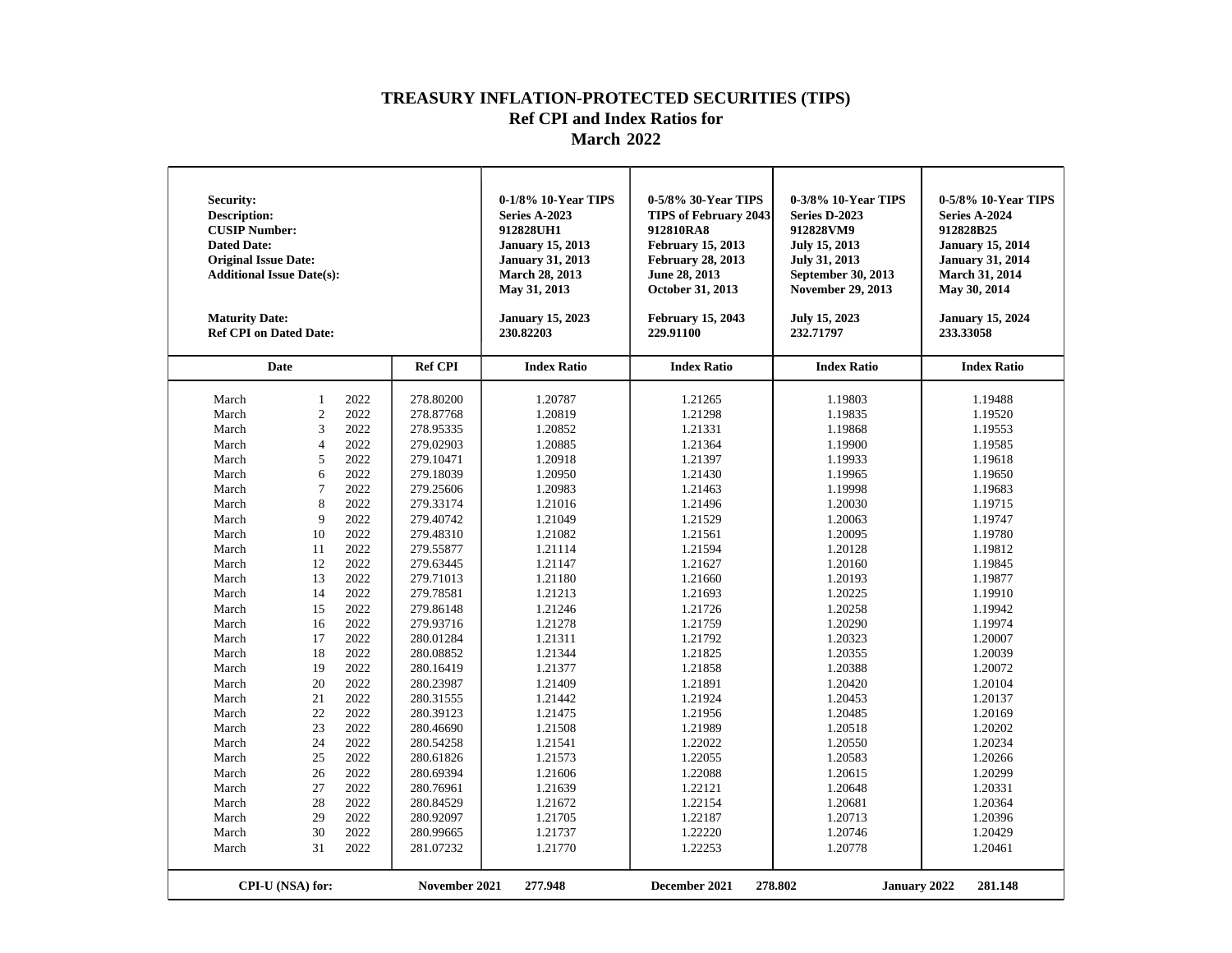| Security:<br><b>Description:</b><br><b>CUSIP Number:</b><br><b>Dated Date:</b><br><b>Original Issue Date:</b><br><b>Additional Issue Date(s):</b><br><b>Maturity Date:</b><br><b>Ref CPI on Dated Date:</b>                                                                         |                                                                                                                                                                                                                             |                                                                                                                                                                                                                                                      |                                                                                                                                                                                                                                                                                                                                                                                                                 | 1-3/8% 30-Year TIPS<br><b>TIPS of February 2044</b><br>912810RF7<br><b>February 15, 2014</b><br><b>February 28, 2014</b><br>June 30, 2014<br>October 31, 2014<br><b>February 15, 2044</b><br>233.05900                                                                                                                                            | 0-1/8% 10-Year TIPS<br>Series D-2024<br>912828WU0<br><b>July 15, 2014</b><br><b>July 31, 2014</b><br><b>September 30, 2014</b><br><b>November 28, 2014</b><br>July 15, 2024<br>237.44594                                                                                                                                                          | 0-1/4% 10-Year TIPS<br>Series A-2025<br>912828H45<br><b>January 15, 2015</b><br><b>January 30, 2015</b><br>March 31, 2015<br>May 29, 2015<br><b>January 15, 2025</b><br>236.85403                                                                                                                                                                 | 0-3/4% 30-Year TIPS<br><b>TIPS of February 2045</b><br>912810RL4<br><b>February 15, 2015</b><br><b>February 27, 2015</b><br>June 30, 2015<br>October 30, 2015<br><b>February 15, 2045</b><br>235.48150                                                                                                                                            |
|-------------------------------------------------------------------------------------------------------------------------------------------------------------------------------------------------------------------------------------------------------------------------------------|-----------------------------------------------------------------------------------------------------------------------------------------------------------------------------------------------------------------------------|------------------------------------------------------------------------------------------------------------------------------------------------------------------------------------------------------------------------------------------------------|-----------------------------------------------------------------------------------------------------------------------------------------------------------------------------------------------------------------------------------------------------------------------------------------------------------------------------------------------------------------------------------------------------------------|---------------------------------------------------------------------------------------------------------------------------------------------------------------------------------------------------------------------------------------------------------------------------------------------------------------------------------------------------|---------------------------------------------------------------------------------------------------------------------------------------------------------------------------------------------------------------------------------------------------------------------------------------------------------------------------------------------------|---------------------------------------------------------------------------------------------------------------------------------------------------------------------------------------------------------------------------------------------------------------------------------------------------------------------------------------------------|---------------------------------------------------------------------------------------------------------------------------------------------------------------------------------------------------------------------------------------------------------------------------------------------------------------------------------------------------|
|                                                                                                                                                                                                                                                                                     | <b>Date</b>                                                                                                                                                                                                                 |                                                                                                                                                                                                                                                      | <b>Ref CPI</b>                                                                                                                                                                                                                                                                                                                                                                                                  | <b>Index Ratio</b>                                                                                                                                                                                                                                                                                                                                | <b>Index Ratio</b>                                                                                                                                                                                                                                                                                                                                | <b>Index Ratio</b>                                                                                                                                                                                                                                                                                                                                | <b>Index Ratio</b>                                                                                                                                                                                                                                                                                                                                |
| March<br>March<br>March<br>March<br>March<br>March<br>March<br>March<br>March<br>March<br>March<br>March<br>March<br>March<br>March<br>March<br>March<br>March<br>March<br>March<br>March<br>March<br>March<br>March<br>March<br>March<br>March<br>March<br>March<br>March<br>March | $\mathbf{1}$<br>$\sqrt{2}$<br>3<br>$\overline{4}$<br>5<br>6<br>$\overline{7}$<br>8<br>9<br>10<br>11<br>12<br>13<br>14<br>15<br>16<br>17<br>18<br>19<br>20<br>21<br>22<br>23<br>24<br>25<br>26<br>27<br>28<br>29<br>30<br>31 | 2022<br>2022<br>2022<br>2022<br>2022<br>2022<br>2022<br>2022<br>2022<br>2022<br>2022<br>2022<br>2022<br>2022<br>2022<br>2022<br>2022<br>2022<br>2022<br>2022<br>2022<br>2022<br>2022<br>2022<br>2022<br>2022<br>2022<br>2022<br>2022<br>2022<br>2022 | 278.80200<br>278.87768<br>278.95335<br>279.02903<br>279.10471<br>279.18039<br>279.25606<br>279.33174<br>279.40742<br>279.48310<br>279.55877<br>279.63445<br>279.71013<br>279.78581<br>279.86148<br>279.93716<br>280.01284<br>280.08852<br>280.16419<br>280.23987<br>280.31555<br>280.39123<br>280.46690<br>280.54258<br>280.61826<br>280.69394<br>280.76961<br>280.84529<br>280.92097<br>280.99665<br>281.07232 | 1.19627<br>1.19660<br>1.19692<br>1.19725<br>1.19757<br>1.19790<br>1.19822<br>1.19855<br>1.19887<br>1.19919<br>1.19952<br>1.19984<br>1.20017<br>1.20049<br>1.20082<br>1.20114<br>1.20147<br>1.20179<br>1.20212<br>1.20244<br>1.20277<br>1.20309<br>1.20342<br>1.20374<br>1.20407<br>1.20439<br>1.20471<br>1.20504<br>1.20536<br>1.20569<br>1.20601 | 1.17417<br>1.17449<br>1.17481<br>1.17513<br>1.17545<br>1.17576<br>1.17608<br>1.17640<br>1.17672<br>1.17704<br>1.17736<br>1.17768<br>1.17799<br>1.17831<br>1.17863<br>1.17895<br>1.17927<br>1.17959<br>1.17991<br>1.18023<br>1.18054<br>1.18086<br>1.18118<br>1.18150<br>1.18182<br>1.18214<br>1.18246<br>1.18278<br>1.18309<br>1.18341<br>1.18373 | 1.17710<br>1.17742<br>1.17774<br>1.17806<br>1.17838<br>1.17870<br>1.17902<br>1.17934<br>1.17966<br>1.17998<br>1.18030<br>1.18062<br>1.18094<br>1.18126<br>1.18158<br>1.18190<br>1.18222<br>1.18254<br>1.18286<br>1.18318<br>1.18349<br>1.18381<br>1.18413<br>1.18445<br>1.18477<br>1.18509<br>1.18541<br>1.18573<br>1.18605<br>1.18637<br>1.18669 | 1.18397<br>1.18429<br>1.18461<br>1.18493<br>1.18525<br>1.18557<br>1.18589<br>1.18622<br>1.18654<br>1.18686<br>1.18718<br>1.18750<br>1.18782<br>1.18814<br>1.18846<br>1.18879<br>1.18911<br>1.18943<br>1.18975<br>1.19007<br>1.19039<br>1.19071<br>1.19104<br>1.19136<br>1.19168<br>1.19200<br>1.19232<br>1.19264<br>1.19296<br>1.19329<br>1.19361 |
|                                                                                                                                                                                                                                                                                     | CPI-U (NSA) for:                                                                                                                                                                                                            |                                                                                                                                                                                                                                                      | November 2021                                                                                                                                                                                                                                                                                                                                                                                                   | 277.948                                                                                                                                                                                                                                                                                                                                           | December 2021                                                                                                                                                                                                                                                                                                                                     | 278.802<br><b>January 2022</b>                                                                                                                                                                                                                                                                                                                    | 281.148                                                                                                                                                                                                                                                                                                                                           |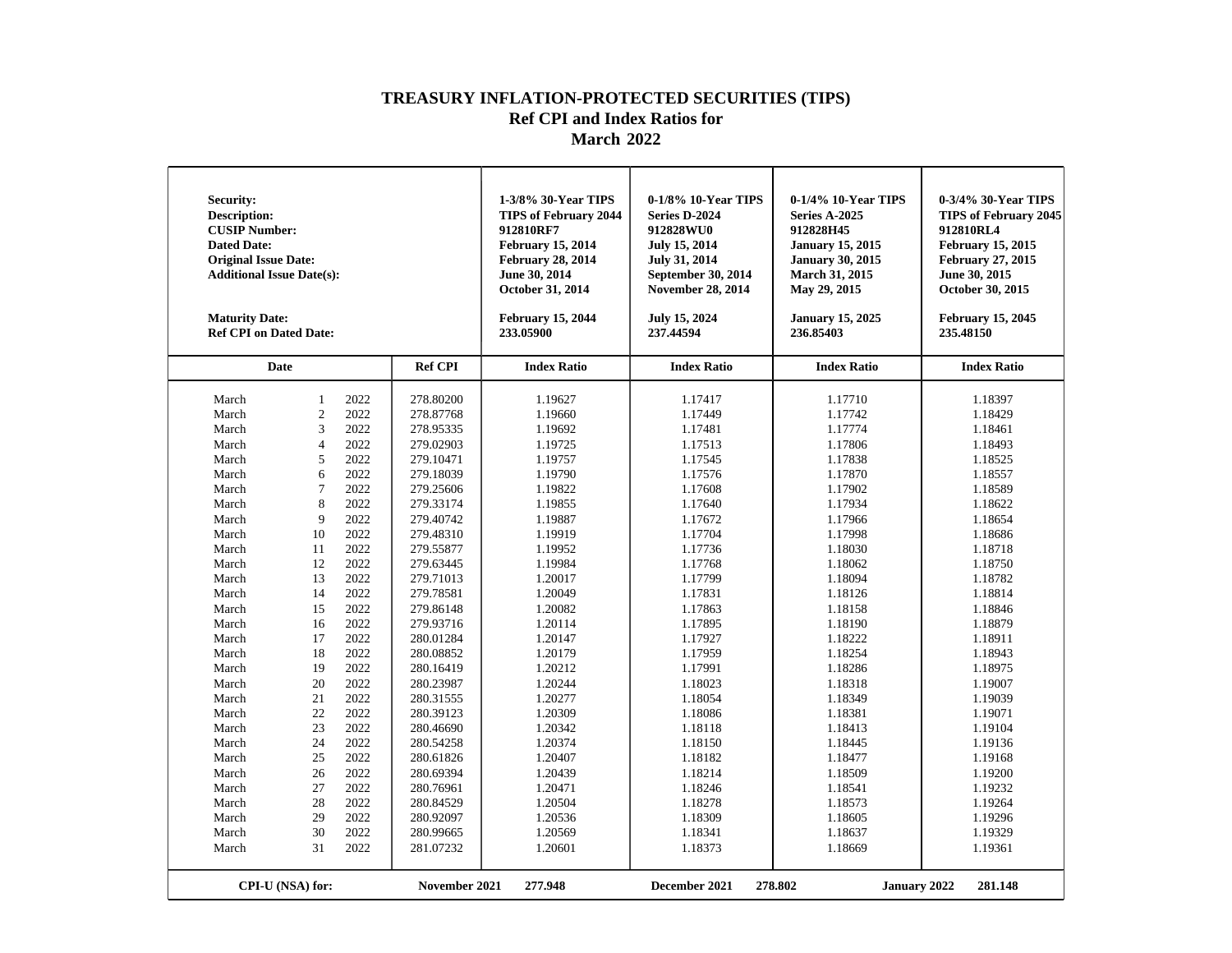| <b>Security:</b><br><b>Description:</b><br><b>CUSIP Number:</b><br><b>Dated Date:</b><br><b>Original Issue Date:</b><br><b>Additional Issue Date(s):</b><br><b>Maturity Date:</b><br><b>Ref CPI on Dated Date:</b>                                                                                                                                                                                                                                                                                                                                                                                                                                                                                                                                      |                                                                                                                                                                                                                                                                                                                                                                                                    | 0-3/8% 10-Year TIPS<br>Series D-2025<br>912828XL9<br>July 15, 2015<br>July 31, 2015<br>September 30, 2015<br><b>November 30, 2015</b><br>July 15, 2025<br>237.14365                                                                                                                                                                    | 0-5/8% 10-Year TIPS<br><b>Series A-2026</b><br>912828N71<br><b>January 15, 2016</b><br><b>January 29, 2016</b><br>March 31, 2016<br>May 31, 2016<br><b>January 15, 2026</b><br>237.61129                                                                                                                                               | 1% 30-Year TIPS<br><b>TIPS of February 2046</b><br>912810RR1<br><b>February 15, 2016</b><br><b>February 29, 2016</b><br>June 30, 2016<br>October 31, 2016<br><b>February 15, 2046</b><br>236.94448                                                                                                                                     | 0-1/8% 10-Year TIPS<br>Series D-2026<br>912828S50<br><b>July 15, 2016</b><br><b>July 29, 2016</b><br>September 30, 2016<br><b>November 30, 2016</b><br><b>July 15, 2026</b><br>239.70132                                                                                                                                               |
|---------------------------------------------------------------------------------------------------------------------------------------------------------------------------------------------------------------------------------------------------------------------------------------------------------------------------------------------------------------------------------------------------------------------------------------------------------------------------------------------------------------------------------------------------------------------------------------------------------------------------------------------------------------------------------------------------------------------------------------------------------|----------------------------------------------------------------------------------------------------------------------------------------------------------------------------------------------------------------------------------------------------------------------------------------------------------------------------------------------------------------------------------------------------|----------------------------------------------------------------------------------------------------------------------------------------------------------------------------------------------------------------------------------------------------------------------------------------------------------------------------------------|----------------------------------------------------------------------------------------------------------------------------------------------------------------------------------------------------------------------------------------------------------------------------------------------------------------------------------------|----------------------------------------------------------------------------------------------------------------------------------------------------------------------------------------------------------------------------------------------------------------------------------------------------------------------------------------|----------------------------------------------------------------------------------------------------------------------------------------------------------------------------------------------------------------------------------------------------------------------------------------------------------------------------------------|
| Date                                                                                                                                                                                                                                                                                                                                                                                                                                                                                                                                                                                                                                                                                                                                                    | <b>Ref CPI</b>                                                                                                                                                                                                                                                                                                                                                                                     | <b>Index Ratio</b>                                                                                                                                                                                                                                                                                                                     | <b>Index Ratio</b>                                                                                                                                                                                                                                                                                                                     | <b>Index Ratio</b>                                                                                                                                                                                                                                                                                                                     | <b>Index Ratio</b>                                                                                                                                                                                                                                                                                                                     |
| March<br>$\mathbf{1}$<br>2022<br>$\overline{c}$<br>2022<br>March<br>3<br>2022<br>March<br>2022<br>March<br>$\overline{4}$<br>5<br>2022<br>March<br>2022<br>March<br>6<br>$\overline{7}$<br>2022<br>March<br>2022<br>8<br>March<br>2022<br>March<br>9<br>2022<br>March<br>10<br>2022<br>March<br>11<br>12<br>2022<br>March<br>2022<br>13<br>March<br>2022<br>14<br>March<br>2022<br>March<br>15<br>2022<br>March<br>16<br>2022<br>March<br>17<br>2022<br>18<br>March<br>2022<br>March<br>19<br>2022<br>20<br>March<br>2022<br>March<br>21<br>2022<br>March<br>22<br>2022<br>March<br>23<br>2022<br>24<br>March<br>2022<br>March<br>25<br>2022<br>March<br>26<br>2022<br>March<br>27<br>2022<br>March<br>28<br>2022<br>March<br>29<br>2022<br>30<br>March | 278.80200<br>278.87768<br>278.95335<br>279.02903<br>279.10471<br>279.18039<br>279.25606<br>279.33174<br>279.40742<br>279.48310<br>279.55877<br>279.63445<br>279.71013<br>279.78581<br>279.86148<br>279.93716<br>280.01284<br>280.08852<br>280.16419<br>280.23987<br>280.31555<br>280.39123<br>280.46690<br>280.54258<br>280.61826<br>280.69394<br>280.76961<br>280.84529<br>280.92097<br>280.99665 | 1.17567<br>1.17599<br>1.17631<br>1.17662<br>1.17694<br>1.17726<br>1.17758<br>1.17790<br>1.17822<br>1.17854<br>1.17886<br>1.17918<br>1.17950<br>1.17982<br>1.18013<br>1.18045<br>1.18077<br>1.18109<br>1.18141<br>1.18173<br>1.18205<br>1.18237<br>1.18269<br>1.18301<br>1.18333<br>1.18365<br>1.18396<br>1.18428<br>1.18460<br>1.18492 | 1.17335<br>1.17367<br>1.17399<br>1.17431<br>1.17463<br>1.17495<br>1.17526<br>1.17558<br>1.17590<br>1.17622<br>1.17654<br>1.17686<br>1.17718<br>1.17749<br>1.17781<br>1.17813<br>1.17845<br>1.17877<br>1.17909<br>1.17940<br>1.17972<br>1.18004<br>1.18036<br>1.18068<br>1.18100<br>1.18132<br>1.18163<br>1.18195<br>1.18227<br>1.18259 | 1.17666<br>1.17697<br>1.17729<br>1.17761<br>1.17793<br>1.17825<br>1.17857<br>1.17889<br>1.17921<br>1.17953<br>1.17985<br>1.18017<br>1.18049<br>1.18081<br>1.18113<br>1.18145<br>1.18177<br>1.18209<br>1.18240<br>1.18272<br>1.18304<br>1.18336<br>1.18368<br>1.18400<br>1.18432<br>1.18464<br>1.18496<br>1.18528<br>1.18560<br>1.18592 | 1.16312<br>1.16344<br>1.16375<br>1.16407<br>1.16439<br>1.16470<br>1.16502<br>1.16533<br>1.16565<br>1.16596<br>1.16628<br>1.16660<br>1.16691<br>1.16723<br>1.16754<br>1.16786<br>1.16817<br>1.16849<br>1.16881<br>1.16912<br>1.16944<br>1.16975<br>1.17007<br>1.17038<br>1.17070<br>1.17102<br>1.17133<br>1.17165<br>1.17196<br>1.17228 |
| 31<br>2022<br>March<br>CPI-U (NSA) for:                                                                                                                                                                                                                                                                                                                                                                                                                                                                                                                                                                                                                                                                                                                 | 281.07232<br>November 2021                                                                                                                                                                                                                                                                                                                                                                         | 1.18524<br>277.948                                                                                                                                                                                                                                                                                                                     | 1.18291<br>December 2021                                                                                                                                                                                                                                                                                                               | 1.18624<br>278.802<br><b>January 2022</b>                                                                                                                                                                                                                                                                                              | 1.17259<br>281.148                                                                                                                                                                                                                                                                                                                     |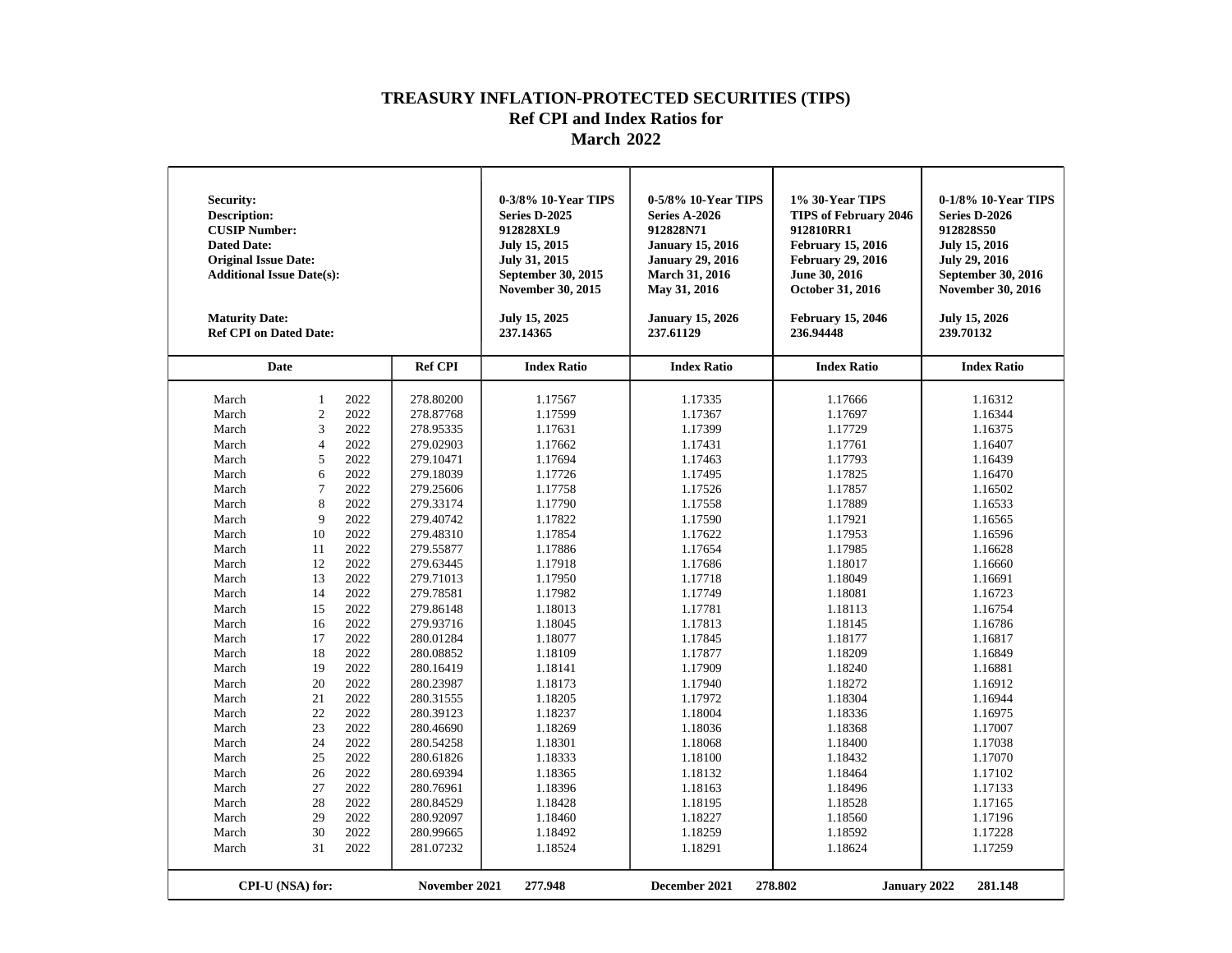| Security:<br><b>Description:</b><br><b>CUSIP Number:</b><br><b>Dated Date:</b><br><b>Original Issue Date:</b><br><b>Additional Issue Date(s):</b><br><b>Maturity Date:</b><br><b>Ref CPI on Dated Date:</b>                                                                         |                                                                                                                                                                                                                                 |                                                                                                                                                                                                                                                      |                                                                                                                                                                                                                                                                                                                                                                                                                 | 0-3/8% 10-Year TIPS<br><b>Series A-2027</b><br>912828V49<br><b>January 15, 2017</b><br><b>January 31, 2017</b><br><b>March 31, 2017</b><br>May 31, 2017<br><b>January 15, 2027</b><br>241.55919                                                                                                                                                   | 0-7/8% 30-Year TIPS<br><b>TIPS of February 2047</b><br>912810RW0<br><b>February 15, 2017</b><br><b>February 28, 2017</b><br>June 30, 2017<br>October 31, 2017<br><b>February 15, 2047</b><br>241.39250                                                                                                                                            | 0-1/8% 5-Year TIPS<br><b>Series X-2022</b><br>912828X39<br>April 15, 2017<br>April 28, 2017<br><b>August 31, 2017</b><br><b>December 29, 2017</b><br>April 15, 2022<br>243.19553                                                                                                                                                                  | 0-3/8% 10-Year TIPS<br>Series D-2027<br>9128282L3<br>July 15, 2017<br>July 31, 2017<br>September 29, 2017<br><b>November 30, 2017</b><br>July 15, 2027<br>244.61839                                                                                                                                                                               |
|-------------------------------------------------------------------------------------------------------------------------------------------------------------------------------------------------------------------------------------------------------------------------------------|---------------------------------------------------------------------------------------------------------------------------------------------------------------------------------------------------------------------------------|------------------------------------------------------------------------------------------------------------------------------------------------------------------------------------------------------------------------------------------------------|-----------------------------------------------------------------------------------------------------------------------------------------------------------------------------------------------------------------------------------------------------------------------------------------------------------------------------------------------------------------------------------------------------------------|---------------------------------------------------------------------------------------------------------------------------------------------------------------------------------------------------------------------------------------------------------------------------------------------------------------------------------------------------|---------------------------------------------------------------------------------------------------------------------------------------------------------------------------------------------------------------------------------------------------------------------------------------------------------------------------------------------------|---------------------------------------------------------------------------------------------------------------------------------------------------------------------------------------------------------------------------------------------------------------------------------------------------------------------------------------------------|---------------------------------------------------------------------------------------------------------------------------------------------------------------------------------------------------------------------------------------------------------------------------------------------------------------------------------------------------|
| <b>Date</b>                                                                                                                                                                                                                                                                         |                                                                                                                                                                                                                                 |                                                                                                                                                                                                                                                      | <b>Ref CPI</b>                                                                                                                                                                                                                                                                                                                                                                                                  | <b>Index Ratio</b>                                                                                                                                                                                                                                                                                                                                | <b>Index Ratio</b>                                                                                                                                                                                                                                                                                                                                | <b>Index Ratio</b>                                                                                                                                                                                                                                                                                                                                | <b>Index Ratio</b>                                                                                                                                                                                                                                                                                                                                |
| March<br>March<br>March<br>March<br>March<br>March<br>March<br>March<br>March<br>March<br>March<br>March<br>March<br>March<br>March<br>March<br>March<br>March<br>March<br>March<br>March<br>March<br>March<br>March<br>March<br>March<br>March<br>March<br>March<br>March<br>March | $\mathbf{1}$<br>$\overline{2}$<br>3<br>$\overline{4}$<br>5<br>6<br>$\overline{7}$<br>8<br>9<br>10<br>11<br>12<br>13<br>14<br>15<br>16<br>17<br>18<br>19<br>20<br>21<br>22<br>23<br>24<br>25<br>26<br>27<br>28<br>29<br>30<br>31 | 2022<br>2022<br>2022<br>2022<br>2022<br>2022<br>2022<br>2022<br>2022<br>2022<br>2022<br>2022<br>2022<br>2022<br>2022<br>2022<br>2022<br>2022<br>2022<br>2022<br>2022<br>2022<br>2022<br>2022<br>2022<br>2022<br>2022<br>2022<br>2022<br>2022<br>2022 | 278.80200<br>278.87768<br>278.95335<br>279.02903<br>279.10471<br>279.18039<br>279.25606<br>279.33174<br>279.40742<br>279.48310<br>279.55877<br>279.63445<br>279.71013<br>279.78581<br>279.86148<br>279.93716<br>280.01284<br>280.08852<br>280.16419<br>280.23987<br>280.31555<br>280.39123<br>280.46690<br>280.54258<br>280.61826<br>280.69394<br>280.76961<br>280.84529<br>280.92097<br>280.99665<br>281.07232 | 1.15418<br>1.15449<br>1.15480<br>1.15512<br>1.15543<br>1.15574<br>1.15606<br>1.15637<br>1.15668<br>1.15700<br>1.15731<br>1.15762<br>1.15794<br>1.15825<br>1.15856<br>1.15888<br>1.15919<br>1.15950<br>1.15982<br>1.16013<br>1.16044<br>1.16076<br>1.16107<br>1.16138<br>1.16170<br>1.16201<br>1.16232<br>1.16264<br>1.16295<br>1.16326<br>1.16358 | 1.15497<br>1.15529<br>1.15560<br>1.15591<br>1.15623<br>1.15654<br>1.15685<br>1.15717<br>1.15748<br>1.15780<br>1.15811<br>1.15842<br>1.15874<br>1.15905<br>1.15936<br>1.15968<br>1.15999<br>1.16030<br>1.16062<br>1.16093<br>1.16124<br>1.16156<br>1.16187<br>1.16218<br>1.16250<br>1.16281<br>1.16312<br>1.16344<br>1.16375<br>1.16407<br>1.16438 | 1.14641<br>1.14672<br>1.14703<br>1.14734<br>1.14766<br>1.14797<br>1.14828<br>1.14859<br>1.14890<br>1.14921<br>1.14952<br>1.14983<br>1.15015<br>1.15046<br>1.15077<br>1.15108<br>1.15139<br>1.15170<br>1.15201<br>1.15232<br>1.15263<br>1.15295<br>1.15326<br>1.15357<br>1.15388<br>1.15419<br>1.15450<br>1.15481<br>1.15512<br>1.15544<br>1.15575 | 1.13974<br>1.14005<br>1.14036<br>1.14067<br>1.14098<br>1.14129<br>1.14160<br>1.14191<br>1.14222<br>1.14253<br>1.14284<br>1.14315<br>1.14346<br>1.14376<br>1.14407<br>1.14438<br>1.14469<br>1.14500<br>1.14531<br>1.14562<br>1.14593<br>1.14624<br>1.14655<br>1.14686<br>1.14717<br>1.14748<br>1.14779<br>1.14810<br>1.14840<br>1.14871<br>1.14902 |
|                                                                                                                                                                                                                                                                                     | CPI-U (NSA) for:                                                                                                                                                                                                                |                                                                                                                                                                                                                                                      | November 2021                                                                                                                                                                                                                                                                                                                                                                                                   | 277.948                                                                                                                                                                                                                                                                                                                                           | December 2021                                                                                                                                                                                                                                                                                                                                     | 278.802<br><b>January 2022</b>                                                                                                                                                                                                                                                                                                                    | 281.148                                                                                                                                                                                                                                                                                                                                           |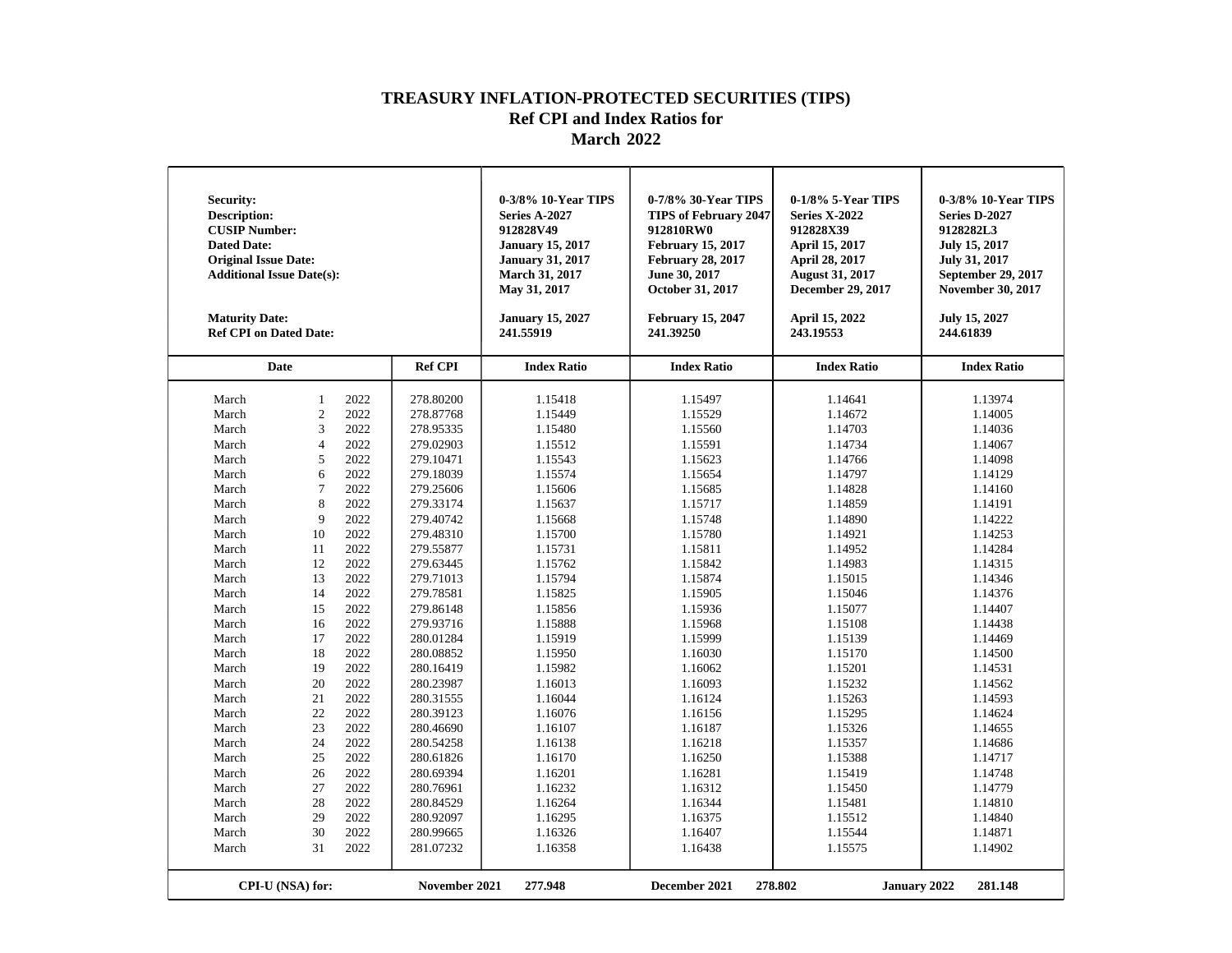| <b>Security:</b><br><b>Description:</b><br><b>CUSIP Number:</b><br><b>Dated Date:</b><br><b>Original Issue Date:</b><br><b>Additional Issue Date(s):</b><br><b>Maturity Date:</b><br><b>Ref CPI on Dated Date:</b>                                                |                                                                                                                                                                                                                     |                                                                                                                                                                                                                                      |                                                                                                                                                                                                                                                                                                                                                                                       | 0-1/2% 10-Year TIPS<br>Series A-2028<br>9128283R9<br><b>January 15, 2018</b><br><b>January 31, 2018</b><br>March 29, 2018<br>May 31, 2018<br><b>January 15, 2028</b><br>246.66571                                                                                                                                           | 1% 30-Year TIPS<br><b>TIPS of February 2048</b><br>912810SB5<br><b>February 15, 2018</b><br><b>February 28, 2018</b><br>June 29, 2018<br>October 31, 2018<br><b>February 15, 2048</b><br>246.59650                                                                                                                          | 0-5/8% 5-Year TIPS<br><b>Series X-2023</b><br>9128284H0<br>April 15, 2018<br><b>April 30, 2018</b><br><b>August 31, 2018</b><br><b>December 31, 2018</b><br>April 15, 2023<br>248.39153                                                                                                                                     | 0-3/4% 10-Year TIPS<br>Series D-2028<br>912828Y38<br><b>July 15, 2018</b><br><b>July 31, 2018</b><br>September 28, 2018<br><b>November 30, 2018</b><br>July 15, 2028<br>251.01658                                                                                                                                           |
|-------------------------------------------------------------------------------------------------------------------------------------------------------------------------------------------------------------------------------------------------------------------|---------------------------------------------------------------------------------------------------------------------------------------------------------------------------------------------------------------------|--------------------------------------------------------------------------------------------------------------------------------------------------------------------------------------------------------------------------------------|---------------------------------------------------------------------------------------------------------------------------------------------------------------------------------------------------------------------------------------------------------------------------------------------------------------------------------------------------------------------------------------|-----------------------------------------------------------------------------------------------------------------------------------------------------------------------------------------------------------------------------------------------------------------------------------------------------------------------------|-----------------------------------------------------------------------------------------------------------------------------------------------------------------------------------------------------------------------------------------------------------------------------------------------------------------------------|-----------------------------------------------------------------------------------------------------------------------------------------------------------------------------------------------------------------------------------------------------------------------------------------------------------------------------|-----------------------------------------------------------------------------------------------------------------------------------------------------------------------------------------------------------------------------------------------------------------------------------------------------------------------------|
| Date                                                                                                                                                                                                                                                              |                                                                                                                                                                                                                     |                                                                                                                                                                                                                                      | <b>Ref CPI</b>                                                                                                                                                                                                                                                                                                                                                                        | <b>Index Ratio</b>                                                                                                                                                                                                                                                                                                          | <b>Index Ratio</b>                                                                                                                                                                                                                                                                                                          | <b>Index Ratio</b>                                                                                                                                                                                                                                                                                                          | <b>Index Ratio</b>                                                                                                                                                                                                                                                                                                          |
| March<br>March<br>March<br>March<br>March<br>March<br>March<br>March<br>March<br>March<br>March<br>March<br>March<br>March<br>March<br>March<br>March<br>March<br>March<br>March<br>March<br>March<br>March<br>March<br>March<br>March<br>March<br>March<br>March | $\mathbf{1}$<br>$\overline{c}$<br>3<br>$\overline{4}$<br>5<br>6<br>$\overline{7}$<br>8<br>9<br>10<br>11<br>12<br>13<br>14<br>15<br>16<br>17<br>18<br>19<br>20<br>21<br>22<br>23<br>24<br>25<br>26<br>27<br>28<br>29 | 2022<br>2022<br>2022<br>2022<br>2022<br>2022<br>2022<br>2022<br>2022<br>2022<br>2022<br>2022<br>2022<br>2022<br>2022<br>2022<br>2022<br>2022<br>2022<br>2022<br>2022<br>2022<br>2022<br>2022<br>2022<br>2022<br>2022<br>2022<br>2022 | 278.80200<br>278.87768<br>278.95335<br>279.02903<br>279.10471<br>279.18039<br>279.25606<br>279.33174<br>279.40742<br>279.48310<br>279.55877<br>279.63445<br>279.71013<br>279.78581<br>279.86148<br>279.93716<br>280.01284<br>280.08852<br>280.16419<br>280.23987<br>280.31555<br>280.39123<br>280.46690<br>280.54258<br>280.61826<br>280.69394<br>280.76961<br>280.84529<br>280.92097 | 1.13028<br>1.13059<br>1.13090<br>1.13120<br>1.13151<br>1.13182<br>1.13212<br>1.13243<br>1.13274<br>1.13304<br>1.13335<br>1.13366<br>1.13396<br>1.13427<br>1.13458<br>1.13488<br>1.13519<br>1.13550<br>1.13581<br>1.13611<br>1.13642<br>1.13673<br>1.13703<br>1.13734<br>1.13765<br>1.13795<br>1.13826<br>1.13857<br>1.13887 | 1.13060<br>1.13091<br>1.13121<br>1.13152<br>1.13183<br>1.13213<br>1.13244<br>1.13275<br>1.13306<br>1.13336<br>1.13367<br>1.13398<br>1.13428<br>1.13459<br>1.13490<br>1.13520<br>1.13551<br>1.13582<br>1.13612<br>1.13643<br>1.13674<br>1.13704<br>1.13735<br>1.13766<br>1.13797<br>1.13827<br>1.13858<br>1.13889<br>1.13919 | 1.12243<br>1.12273<br>1.12304<br>1.12334<br>1.12365<br>1.12395<br>1.12426<br>1.12456<br>1.12487<br>1.12517<br>1.12548<br>1.12578<br>1.12609<br>1.12639<br>1.12669<br>1.12700<br>1.12730<br>1.12761<br>1.12791<br>1.12822<br>1.12852<br>1.12883<br>1.12913<br>1.12944<br>1.12974<br>1.13005<br>1.13035<br>1.13066<br>1.13096 | 1.11069<br>1.11099<br>1.11129<br>1.11160<br>1.11190<br>1.11220<br>1.11250<br>1.11280<br>1.11310<br>1.11340<br>1.11371<br>1.11401<br>1.11431<br>1.11461<br>1.11491<br>1.11521<br>1.11552<br>1.11582<br>1.11612<br>1.11642<br>1.11672<br>1.11702<br>1.11732<br>1.11763<br>1.11793<br>1.11823<br>1.11853<br>1.11883<br>1.11913 |
| March<br>March                                                                                                                                                                                                                                                    | 30<br>31                                                                                                                                                                                                            | 2022<br>2022                                                                                                                                                                                                                         | 280.99665<br>281.07232                                                                                                                                                                                                                                                                                                                                                                | 1.13918<br>1.13949                                                                                                                                                                                                                                                                                                          | 1.13950<br>1.13981                                                                                                                                                                                                                                                                                                          | 1.13127<br>1.13157                                                                                                                                                                                                                                                                                                          | 1.11943<br>1.11974                                                                                                                                                                                                                                                                                                          |
|                                                                                                                                                                                                                                                                   | CPI-U (NSA) for:                                                                                                                                                                                                    |                                                                                                                                                                                                                                      | November 2021                                                                                                                                                                                                                                                                                                                                                                         | 277.948                                                                                                                                                                                                                                                                                                                     | December 2021                                                                                                                                                                                                                                                                                                               | 278.802<br><b>January 2022</b>                                                                                                                                                                                                                                                                                              | 281.148                                                                                                                                                                                                                                                                                                                     |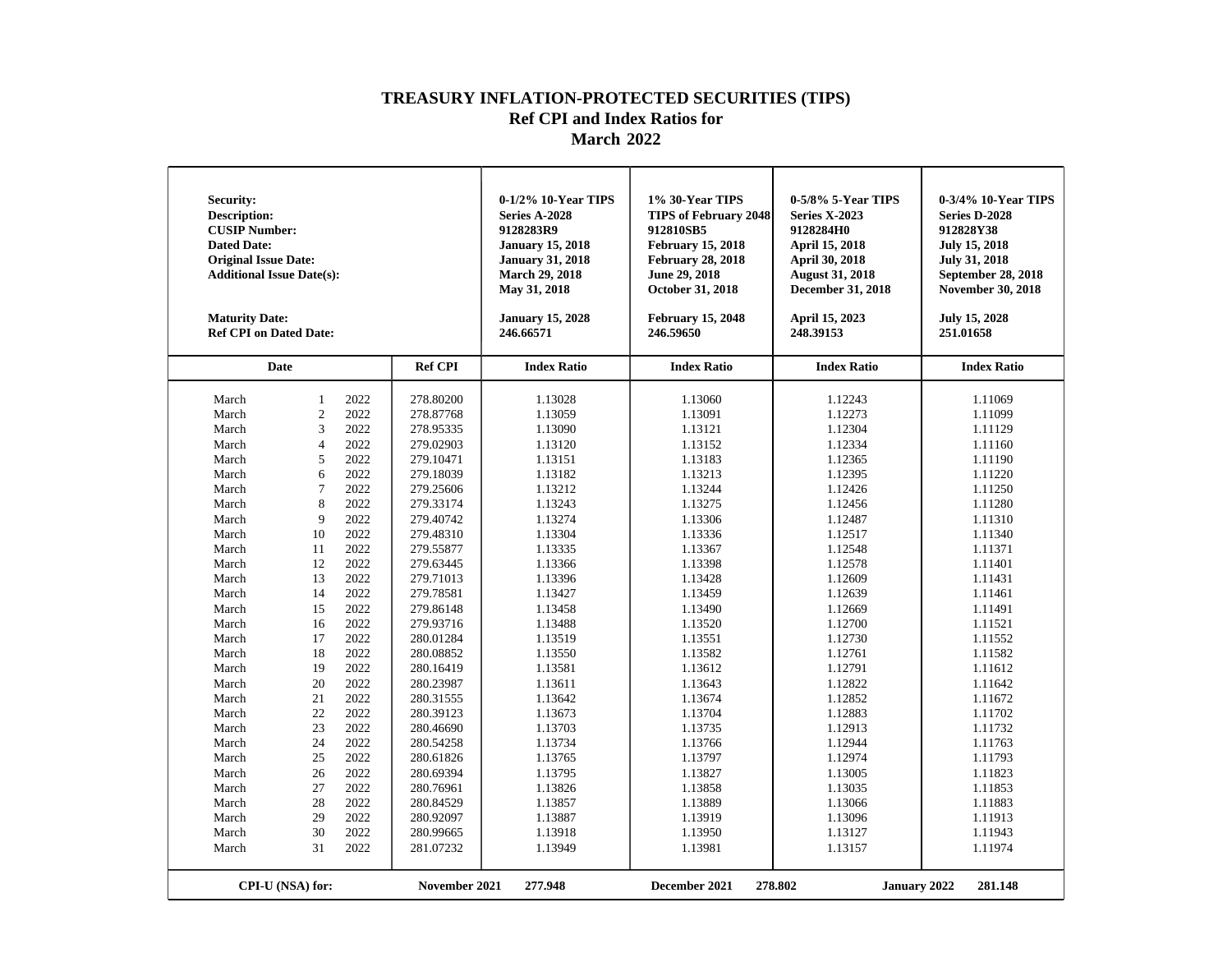| <b>Security:</b><br><b>Description:</b><br><b>CUSIP Number:</b><br><b>Dated Date:</b><br><b>Original Issue Date:</b><br><b>Additional Issue Date(s):</b><br><b>Maturity Date:</b><br><b>Ref CPI on Dated Date:</b>                                                |                                                                                                                                                                                                                     |                                                                                                                                                                                                                                      |                                                                                                                                                                                                                                                                                                                                                                                       | 0-7/8% 10-Year TIPS<br><b>Series A-2029</b><br>9128285W6<br><b>January 15, 2019</b><br><b>January 31, 2019</b><br><b>March 29, 2019</b><br>May 31, 2019<br><b>January 15, 2029</b><br>252.50248                                                                                                                             | 1% 30-Year TIPS<br><b>TIPS of February 2049</b><br>912810SG4<br><b>February 15, 2019</b><br><b>February 28, 2019</b><br><b>August 30, 2019</b><br><b>February 15, 2049</b><br>251.63550                                                                                                                                     | 0-1/2% 5-Year TIPS<br><b>Series X-2024</b><br>9128286N5<br>April 15, 2019<br>April 30, 2019<br>June 28, 2019<br>April 15, 2024<br>252.20853                                                                                                                                                                                 | 0-1/4% 10-Year TIPS<br><b>Series D-2029</b><br>9128287D6<br><b>July 15, 2019</b><br><b>July 31, 2019</b><br>September 30, 2019<br><b>November 29, 2019</b><br>July 15, 2029<br>255.79368                                                                                                                                    |
|-------------------------------------------------------------------------------------------------------------------------------------------------------------------------------------------------------------------------------------------------------------------|---------------------------------------------------------------------------------------------------------------------------------------------------------------------------------------------------------------------|--------------------------------------------------------------------------------------------------------------------------------------------------------------------------------------------------------------------------------------|---------------------------------------------------------------------------------------------------------------------------------------------------------------------------------------------------------------------------------------------------------------------------------------------------------------------------------------------------------------------------------------|-----------------------------------------------------------------------------------------------------------------------------------------------------------------------------------------------------------------------------------------------------------------------------------------------------------------------------|-----------------------------------------------------------------------------------------------------------------------------------------------------------------------------------------------------------------------------------------------------------------------------------------------------------------------------|-----------------------------------------------------------------------------------------------------------------------------------------------------------------------------------------------------------------------------------------------------------------------------------------------------------------------------|-----------------------------------------------------------------------------------------------------------------------------------------------------------------------------------------------------------------------------------------------------------------------------------------------------------------------------|
| <b>Date</b>                                                                                                                                                                                                                                                       |                                                                                                                                                                                                                     |                                                                                                                                                                                                                                      | <b>Ref CPI</b>                                                                                                                                                                                                                                                                                                                                                                        | <b>Index Ratio</b>                                                                                                                                                                                                                                                                                                          | <b>Index Ratio</b>                                                                                                                                                                                                                                                                                                          | <b>Index Ratio</b>                                                                                                                                                                                                                                                                                                          | <b>Index Ratio</b>                                                                                                                                                                                                                                                                                                          |
| March<br>March<br>March<br>March<br>March<br>March<br>March<br>March<br>March<br>March<br>March<br>March<br>March<br>March<br>March<br>March<br>March<br>March<br>March<br>March<br>March<br>March<br>March<br>March<br>March<br>March<br>March<br>March<br>March | $\mathbf{1}$<br>$\overline{2}$<br>3<br>$\overline{4}$<br>5<br>6<br>$\overline{7}$<br>8<br>9<br>10<br>11<br>12<br>13<br>14<br>15<br>16<br>17<br>18<br>19<br>20<br>21<br>22<br>23<br>24<br>25<br>26<br>27<br>28<br>29 | 2022<br>2022<br>2022<br>2022<br>2022<br>2022<br>2022<br>2022<br>2022<br>2022<br>2022<br>2022<br>2022<br>2022<br>2022<br>2022<br>2022<br>2022<br>2022<br>2022<br>2022<br>2022<br>2022<br>2022<br>2022<br>2022<br>2022<br>2022<br>2022 | 278.80200<br>278.87768<br>278.95335<br>279.02903<br>279.10471<br>279.18039<br>279.25606<br>279.33174<br>279.40742<br>279.48310<br>279.55877<br>279.63445<br>279.71013<br>279.78581<br>279.86148<br>279.93716<br>280.01284<br>280.08852<br>280.16419<br>280.23987<br>280.31555<br>280.39123<br>280.46690<br>280.54258<br>280.61826<br>280.69394<br>280.76961<br>280.84529<br>280.92097 | 1.10416<br>1.10446<br>1.10475<br>1.10505<br>1.10535<br>1.10565<br>1.10595<br>1.10625<br>1.10655<br>1.10685<br>1.10715<br>1.10745<br>1.10775<br>1.10805<br>1.10835<br>1.10865<br>1.10895<br>1.10925<br>1.10955<br>1.10985<br>1.11015<br>1.11045<br>1.11075<br>1.11105<br>1.11135<br>1.11165<br>1.11195<br>1.11225<br>1.11255 | 1.10796<br>1.10826<br>1.10856<br>1.10886<br>1.10916<br>1.10946<br>1.10976<br>1.11006<br>1.11037<br>1.11067<br>1.11097<br>1.11127<br>1.11157<br>1.11187<br>1.11217<br>1.11247<br>1.11277<br>1.11307<br>1.11337<br>1.11367<br>1.11397<br>1.11428<br>1.11458<br>1.11488<br>1.11518<br>1.11548<br>1.11578<br>1.11608<br>1.11638 | 1.10544<br>1.10574<br>1.10604<br>1.10634<br>1.10664<br>1.10694<br>1.10724<br>1.10754<br>1.10784<br>1.10814<br>1.10844<br>1.10874<br>1.10904<br>1.10934<br>1.10964<br>1.10994<br>1.11024<br>1.11054<br>1.11084<br>1.11114<br>1.11144<br>1.11174<br>1.11204<br>1.11234<br>1.11264<br>1.11294<br>1.11324<br>1.11354<br>1.11384 | 1.08995<br>1.09024<br>1.09054<br>1.09084<br>1.09113<br>1.09143<br>1.09172<br>1.09202<br>1.09232<br>1.09261<br>1.09291<br>1.09320<br>1.09350<br>1.09379<br>1.09409<br>1.09439<br>1.09468<br>1.09498<br>1.09527<br>1.09557<br>1.09587<br>1.09616<br>1.09646<br>1.09675<br>1.09705<br>1.09735<br>1.09764<br>1.09794<br>1.09823 |
| March<br>March                                                                                                                                                                                                                                                    | 30<br>31<br>CPI-U (NSA) for:                                                                                                                                                                                        | 2022<br>2022                                                                                                                                                                                                                         | 280.99665<br>281.07232<br>November 2021                                                                                                                                                                                                                                                                                                                                               | 1.11285<br>1.11315<br>277.948                                                                                                                                                                                                                                                                                               | 1.11668<br>1.11698<br>December 2021                                                                                                                                                                                                                                                                                         | 1.11414<br>1.11444<br>278.802<br><b>January 2022</b>                                                                                                                                                                                                                                                                        | 1.09853<br>1.09882<br>281.148                                                                                                                                                                                                                                                                                               |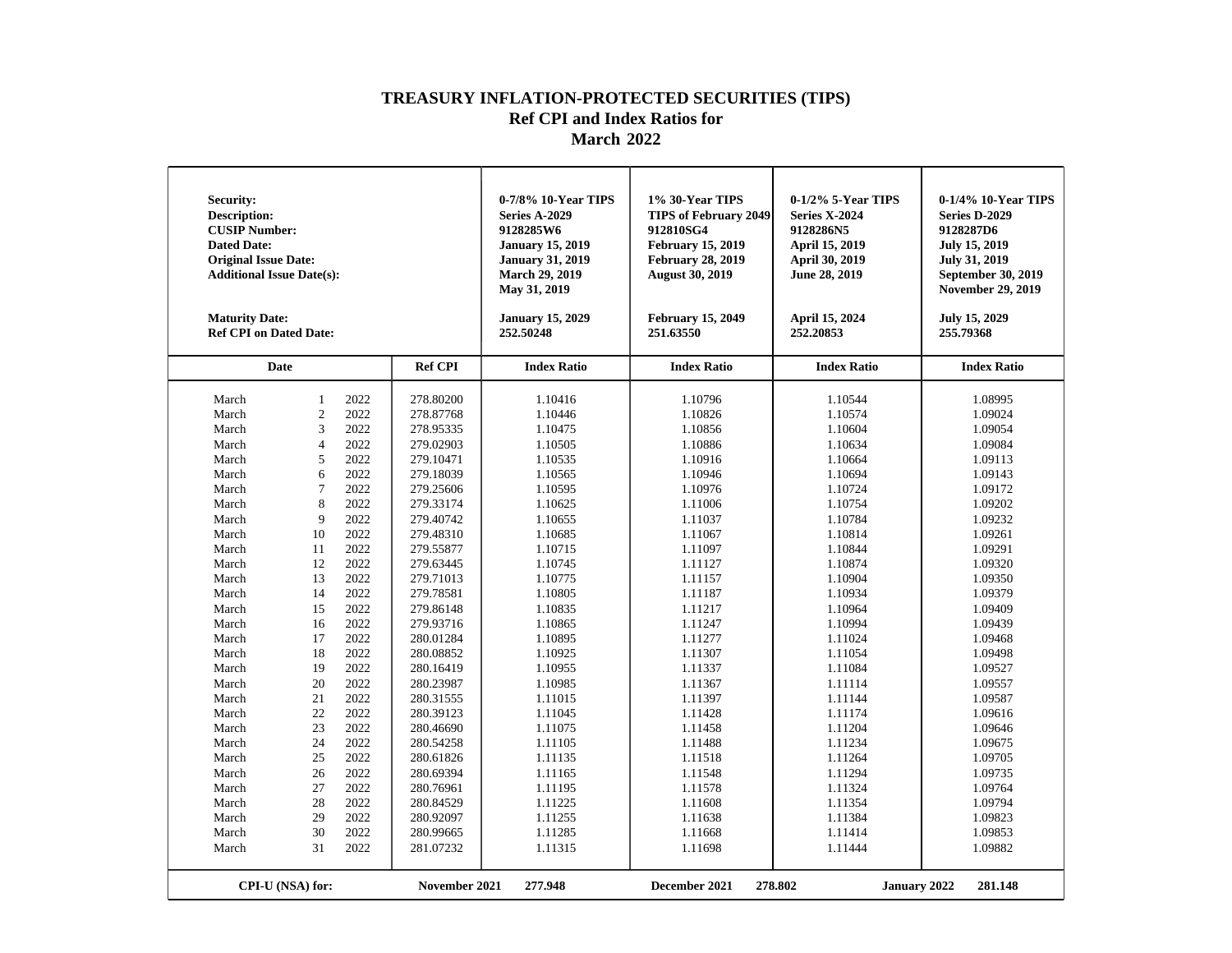| <b>Security:</b><br><b>Description:</b><br><b>CUSIP Number:</b><br><b>Dated Date:</b><br><b>Original Issue Date:</b><br><b>Additional Issue Date(s):</b><br><b>Maturity Date:</b><br><b>Ref CPI on Dated Date:</b> |                  |      |                | 0-1/8% 5-Year TIPS<br>Series AE-2024<br>912828YL8<br>October 15, 2019<br>October 31, 2019<br>December 31, 2019<br>October 15, 2024<br>256.56513 | 0-1/8% 10-Year TIPS<br>Series A-2030<br>912828Z37<br><b>January 15, 2020</b><br><b>January 31, 2020</b><br><b>March 31, 2020</b><br>May 29, 2020<br><b>January 15, 2030</b><br>257.28368 | 0-1/4% 30-Year TIPS<br><b>TIPS of February 2050</b><br>912810SM1<br><b>February 15, 2020</b><br><b>February 28, 2020</b><br><b>August 31, 2020</b><br><b>February 15, 2050</b><br>257.09503 | 0-1/8% 5-Year TIPS<br><b>Series X-2025</b><br>912828ZJ2<br>April 15, 2020<br>April 30, 2020<br>June 30, 2020<br><b>July 13, 2020</b><br>April 15, 2025<br>258.30093 |
|--------------------------------------------------------------------------------------------------------------------------------------------------------------------------------------------------------------------|------------------|------|----------------|-------------------------------------------------------------------------------------------------------------------------------------------------|------------------------------------------------------------------------------------------------------------------------------------------------------------------------------------------|---------------------------------------------------------------------------------------------------------------------------------------------------------------------------------------------|---------------------------------------------------------------------------------------------------------------------------------------------------------------------|
| Date                                                                                                                                                                                                               |                  |      | <b>Ref CPI</b> | <b>Index Ratio</b>                                                                                                                              | <b>Index Ratio</b>                                                                                                                                                                       | <b>Index Ratio</b>                                                                                                                                                                          | <b>Index Ratio</b>                                                                                                                                                  |
| March                                                                                                                                                                                                              | $\mathbf{1}$     | 2022 | 278.80200      | 1.08667                                                                                                                                         | 1.08364                                                                                                                                                                                  | 1.08443                                                                                                                                                                                     | 1.07937                                                                                                                                                             |
| March                                                                                                                                                                                                              | $\overline{c}$   | 2022 | 278.87768      | 1.08697                                                                                                                                         | 1.08393                                                                                                                                                                                  | 1.08473                                                                                                                                                                                     | 1.07966                                                                                                                                                             |
| March                                                                                                                                                                                                              | 3                | 2022 | 278.95335      | 1.08726                                                                                                                                         | 1.08422                                                                                                                                                                                  | 1.08502                                                                                                                                                                                     | 1.07995                                                                                                                                                             |
| March                                                                                                                                                                                                              | $\overline{4}$   | 2022 | 279.02903      | 1.08756                                                                                                                                         | 1.08452                                                                                                                                                                                  | 1.08531                                                                                                                                                                                     | 1.08025                                                                                                                                                             |
| March                                                                                                                                                                                                              | 5                | 2022 | 279.10471      | 1.08785                                                                                                                                         | 1.08481                                                                                                                                                                                  | 1.08561                                                                                                                                                                                     | 1.08054                                                                                                                                                             |
| March                                                                                                                                                                                                              | 6                | 2022 | 279.18039      | 1.08815                                                                                                                                         | 1.08511                                                                                                                                                                                  | 1.08590                                                                                                                                                                                     | 1.08083                                                                                                                                                             |
| March                                                                                                                                                                                                              | $\overline{7}$   | 2022 | 279.25606      | 1.08844                                                                                                                                         | 1.08540                                                                                                                                                                                  | 1.08620                                                                                                                                                                                     | 1.08113                                                                                                                                                             |
| March                                                                                                                                                                                                              | 8                | 2022 | 279.33174      | 1.08874                                                                                                                                         | 1.08570                                                                                                                                                                                  | 1.08649                                                                                                                                                                                     | 1.08142                                                                                                                                                             |
| March                                                                                                                                                                                                              | 9                | 2022 | 279.40742      | 1.08903                                                                                                                                         | 1.08599                                                                                                                                                                                  | 1.08679                                                                                                                                                                                     | 1.08171                                                                                                                                                             |
| March                                                                                                                                                                                                              | 10               | 2022 | 279.48310      | 1.08933                                                                                                                                         | 1.08628                                                                                                                                                                                  | 1.08708                                                                                                                                                                                     | 1.08201                                                                                                                                                             |
| March                                                                                                                                                                                                              | 11               | 2022 | 279.55877      | 1.08962                                                                                                                                         | 1.08658                                                                                                                                                                                  | 1.08738                                                                                                                                                                                     | 1.08230                                                                                                                                                             |
| March                                                                                                                                                                                                              | 12               | 2022 | 279.63445      | 1.08992                                                                                                                                         | 1.08687                                                                                                                                                                                  | 1.08767                                                                                                                                                                                     | 1.08259                                                                                                                                                             |
| March                                                                                                                                                                                                              | 13               | 2022 | 279.71013      | 1.09021                                                                                                                                         | 1.08717                                                                                                                                                                                  | 1.08796                                                                                                                                                                                     | 1.08288                                                                                                                                                             |
| March                                                                                                                                                                                                              | 14               | 2022 | 279.78581      | 1.09051                                                                                                                                         | 1.08746                                                                                                                                                                                  | 1.08826                                                                                                                                                                                     | 1.08318                                                                                                                                                             |
| March                                                                                                                                                                                                              | 15               | 2022 | 279.86148      | 1.09080                                                                                                                                         | 1.08775                                                                                                                                                                                  | 1.08855                                                                                                                                                                                     | 1.08347                                                                                                                                                             |
| March                                                                                                                                                                                                              | 16               | 2022 | 279.93716      | 1.09110                                                                                                                                         | 1.08805                                                                                                                                                                                  | 1.08885                                                                                                                                                                                     | 1.08376                                                                                                                                                             |
| March                                                                                                                                                                                                              | 17               | 2022 | 280.01284      | 1.09139                                                                                                                                         | 1.08834                                                                                                                                                                                  | 1.08914                                                                                                                                                                                     | 1.08406                                                                                                                                                             |
| March                                                                                                                                                                                                              | 18               | 2022 | 280.08852      | 1.09169                                                                                                                                         | 1.08864                                                                                                                                                                                  | 1.08944                                                                                                                                                                                     | 1.08435                                                                                                                                                             |
| March                                                                                                                                                                                                              | 19               | 2022 | 280.16419      | 1.09198                                                                                                                                         | 1.08893                                                                                                                                                                                  | 1.08973                                                                                                                                                                                     | 1.08464                                                                                                                                                             |
| March                                                                                                                                                                                                              | 20               | 2022 | 280.23987      | 1.09228                                                                                                                                         | 1.08923                                                                                                                                                                                  | 1.09002                                                                                                                                                                                     | 1.08494                                                                                                                                                             |
| March                                                                                                                                                                                                              | 21               | 2022 | 280.31555      | 1.09257                                                                                                                                         | 1.08952                                                                                                                                                                                  | 1.09032                                                                                                                                                                                     | 1.08523                                                                                                                                                             |
| March                                                                                                                                                                                                              | 22               | 2022 | 280.39123      | 1.09287                                                                                                                                         | 1.08981                                                                                                                                                                                  | 1.09061                                                                                                                                                                                     | 1.08552                                                                                                                                                             |
| March                                                                                                                                                                                                              | 23               | 2022 | 280.46690      | 1.09316                                                                                                                                         | 1.09011                                                                                                                                                                                  | 1.09091                                                                                                                                                                                     | 1.08581                                                                                                                                                             |
| March                                                                                                                                                                                                              | 24               | 2022 | 280.54258      | 1.09346                                                                                                                                         | 1.09040                                                                                                                                                                                  | 1.09120                                                                                                                                                                                     | 1.08611                                                                                                                                                             |
| March                                                                                                                                                                                                              | 25               | 2022 | 280.61826      | 1.09375                                                                                                                                         | 1.09070                                                                                                                                                                                  | 1.09150                                                                                                                                                                                     | 1.08640                                                                                                                                                             |
| March                                                                                                                                                                                                              | 26               | 2022 | 280.69394      | 1.09405                                                                                                                                         | 1.09099                                                                                                                                                                                  | 1.09179                                                                                                                                                                                     | 1.08669                                                                                                                                                             |
| March                                                                                                                                                                                                              | 27               | 2022 | 280.76961      | 1.09434                                                                                                                                         | 1.09128                                                                                                                                                                                  | 1.09208                                                                                                                                                                                     | 1.08699                                                                                                                                                             |
| March                                                                                                                                                                                                              | 28               | 2022 | 280.84529      | 1.09464                                                                                                                                         | 1.09158                                                                                                                                                                                  | 1.09238                                                                                                                                                                                     | 1.08728                                                                                                                                                             |
| March                                                                                                                                                                                                              | 29               | 2022 | 280.92097      | 1.09493                                                                                                                                         | 1.09187                                                                                                                                                                                  | 1.09267                                                                                                                                                                                     | 1.08757                                                                                                                                                             |
| March                                                                                                                                                                                                              | 30               | 2022 | 280.99665      | 1.09523                                                                                                                                         | 1.09217                                                                                                                                                                                  | 1.09297                                                                                                                                                                                     | 1.08787                                                                                                                                                             |
| March                                                                                                                                                                                                              | 31               | 2022 | 281.07232      | 1.09552                                                                                                                                         | 1.09246                                                                                                                                                                                  | 1.09326                                                                                                                                                                                     | 1.08816                                                                                                                                                             |
|                                                                                                                                                                                                                    |                  |      |                |                                                                                                                                                 |                                                                                                                                                                                          |                                                                                                                                                                                             |                                                                                                                                                                     |
|                                                                                                                                                                                                                    | CPI-U (NSA) for: |      | November 2021  | 277.948                                                                                                                                         | December 2021                                                                                                                                                                            | 278.802<br><b>January 2022</b>                                                                                                                                                              | 281.148                                                                                                                                                             |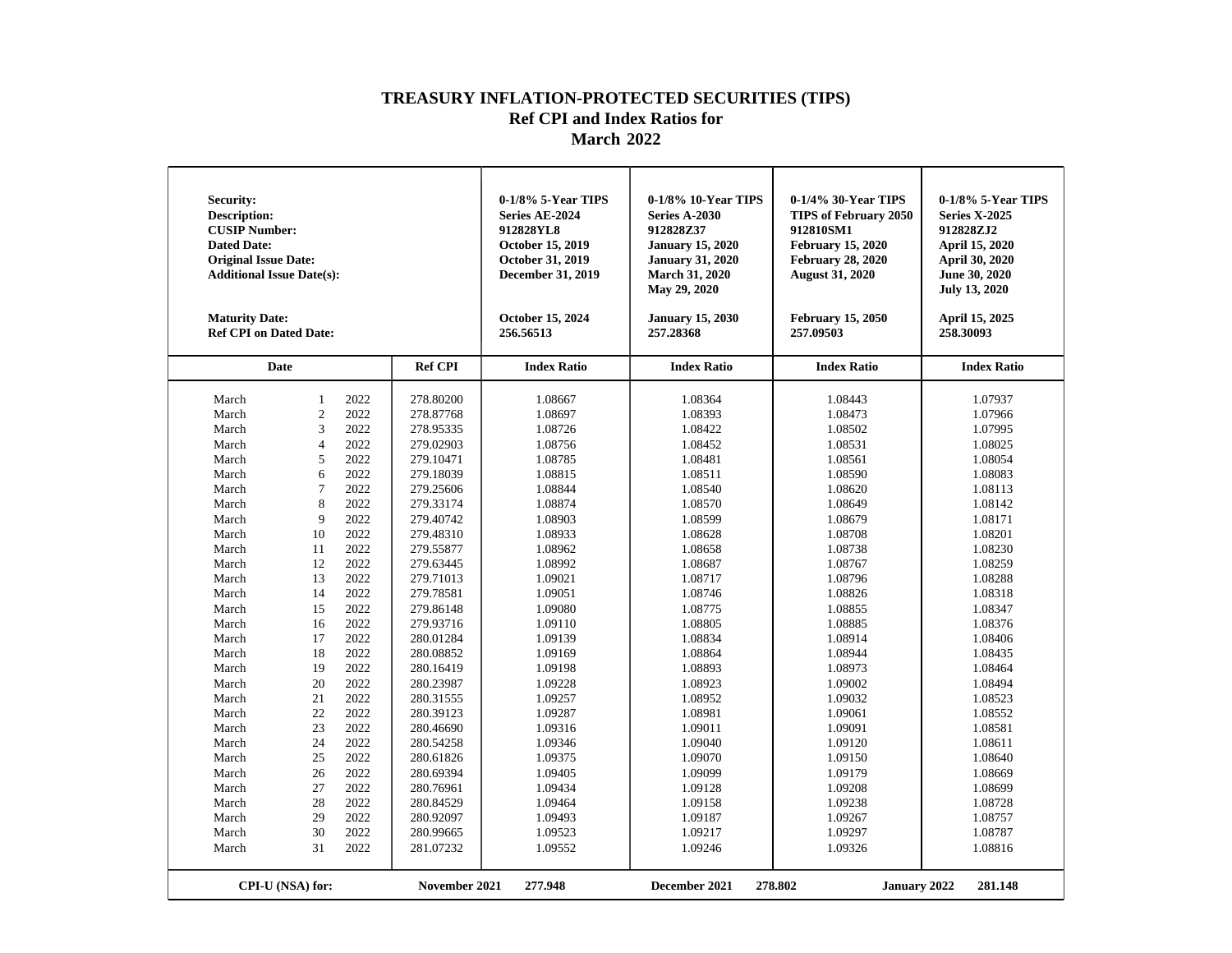| Security:<br><b>Description:</b><br><b>CUSIP Number:</b><br><b>Dated Date:</b><br><b>Original Issue Date:</b><br><b>Additional Issue Date(s):</b><br><b>Maturity Date:</b><br><b>Ref CPI on Dated Date:</b>                                                                                                                                                                                                                                                                                                                                                                                                                                                           |                                                                                                                                                                                                                                                                                                                                                             | 0-1/8% 10-Year TIPS<br><b>Series D-2030</b><br>912828ZZ6<br><b>July 15, 2020</b><br>July 31, 2020<br>September 30, 2020<br><b>November 30, 2020</b><br><b>July 15, 2030</b><br>256.39126                                                                                                              | 0-1/8% 5-Year TIPS<br>Series AE-2025<br>91282CAQ4<br>October 15, 2020<br>October 30, 2020<br><b>December 31, 2020</b><br>October 15, 2025<br>259.46997                                                                                                                                                | 0-1/8% 10-Year TIPS<br><b>Series A-2031</b><br>91282CBF7<br><b>January 15, 2021</b><br><b>January 29, 2021</b><br><b>March 31, 2021</b><br>May 28, 2021<br><b>January 15, 2031</b><br>260.31619                                                                                                       | 0-1/8% 30-Year TIPS<br><b>TIPS of February 2051</b><br>912810SV1<br><b>February 15, 2021</b><br><b>February 26, 2021</b><br><b>August 31, 2021</b><br><b>February 15, 2051</b><br>260.35150                                                                                                           |
|-----------------------------------------------------------------------------------------------------------------------------------------------------------------------------------------------------------------------------------------------------------------------------------------------------------------------------------------------------------------------------------------------------------------------------------------------------------------------------------------------------------------------------------------------------------------------------------------------------------------------------------------------------------------------|-------------------------------------------------------------------------------------------------------------------------------------------------------------------------------------------------------------------------------------------------------------------------------------------------------------------------------------------------------------|-------------------------------------------------------------------------------------------------------------------------------------------------------------------------------------------------------------------------------------------------------------------------------------------------------|-------------------------------------------------------------------------------------------------------------------------------------------------------------------------------------------------------------------------------------------------------------------------------------------------------|-------------------------------------------------------------------------------------------------------------------------------------------------------------------------------------------------------------------------------------------------------------------------------------------------------|-------------------------------------------------------------------------------------------------------------------------------------------------------------------------------------------------------------------------------------------------------------------------------------------------------|
| Date                                                                                                                                                                                                                                                                                                                                                                                                                                                                                                                                                                                                                                                                  | <b>Ref CPI</b>                                                                                                                                                                                                                                                                                                                                              | <b>Index Ratio</b>                                                                                                                                                                                                                                                                                    | <b>Index Ratio</b>                                                                                                                                                                                                                                                                                    | <b>Index Ratio</b>                                                                                                                                                                                                                                                                                    | <b>Index Ratio</b>                                                                                                                                                                                                                                                                                    |
| 2022<br>$\mathbf{1}$<br>March<br>$\overline{c}$<br>2022<br>March<br>$\overline{3}$<br>2022<br>March<br>2022<br>March<br>4<br>5<br>2022<br>March<br>2022<br>March<br>6<br>March<br>7<br>2022<br>8<br>2022<br>March<br>9<br>2022<br>March<br>10<br>2022<br>March<br>2022<br>March<br>11<br>2022<br>March<br>12<br>13<br>2022<br>March<br>2022<br>March<br>14<br>2022<br>15<br>March<br>2022<br>March<br>16<br>2022<br>March<br>17<br>2022<br>March<br>18<br>2022<br>19<br>March<br>20<br>2022<br>March<br>2022<br>March<br>21<br>2022<br>22<br>March<br>2022<br>March<br>23<br>2022<br>March<br>24<br>2022<br>March<br>25<br>2022<br>March<br>26<br>2022<br>March<br>27 | 278.80200<br>278.87768<br>278.95335<br>279.02903<br>279.10471<br>279.18039<br>279.25606<br>279.33174<br>279.40742<br>279.48310<br>279.55877<br>279.63445<br>279.71013<br>279.78581<br>279.86148<br>279.93716<br>280.01284<br>280.08852<br>280.16419<br>280.23987<br>280.31555<br>280.39123<br>280.46690<br>280.54258<br>280.61826<br>280.69394<br>280.76961 | 1.08741<br>1.08770<br>1.08800<br>1.08829<br>1.08859<br>1.08888<br>1.08918<br>1.08947<br>1.08977<br>1.09006<br>1.09036<br>1.09066<br>1.09095<br>1.09125<br>1.09154<br>1.09184<br>1.09213<br>1.09243<br>1.09272<br>1.09302<br>1.09331<br>1.09361<br>1.09390<br>1.09420<br>1.09449<br>1.09479<br>1.09508 | 1.07451<br>1.07480<br>1.07509<br>1.07538<br>1.07567<br>1.07596<br>1.07626<br>1.07655<br>1.07684<br>1.07713<br>1.07742<br>1.07771<br>1.07801<br>1.07830<br>1.07859<br>1.07888<br>1.07917<br>1.07946<br>1.07976<br>1.08005<br>1.08034<br>1.08063<br>1.08092<br>1.08121<br>1.08151<br>1.08180<br>1.08209 | 1.07101<br>1.07130<br>1.07159<br>1.07189<br>1.07218<br>1.07247<br>1.07276<br>1.07305<br>1.07334<br>1.07363<br>1.07392<br>1.07421<br>1.07450<br>1.07479<br>1.07508<br>1.07537<br>1.07566<br>1.07596<br>1.07625<br>1.07654<br>1.07683<br>1.07712<br>1.07741<br>1.07770<br>1.07799<br>1.07828<br>1.07857 | 1.07087<br>1.07116<br>1.07145<br>1.07174<br>1.07203<br>1.07232<br>1.07261<br>1.07290<br>1.07319<br>1.07348<br>1.07377<br>1.07407<br>1.07436<br>1.07465<br>1.07494<br>1.07523<br>1.07552<br>1.07581<br>1.07610<br>1.07639<br>1.07668<br>1.07697<br>1.07726<br>1.07755<br>1.07784<br>1.07813<br>1.07843 |
| 2022<br>March<br>28<br>2022<br>March<br>29<br>2022<br>30<br>March<br>31<br>2022<br>March<br>CPI-U (NSA) for:                                                                                                                                                                                                                                                                                                                                                                                                                                                                                                                                                          | 280.84529<br>280.92097<br>280.99665<br>281.07232<br>November 2021                                                                                                                                                                                                                                                                                           | 1.09538<br>1.09567<br>1.09597<br>1.09626<br>277.948                                                                                                                                                                                                                                                   | 1.08238<br>1.08267<br>1.08296<br>1.08326<br>December 2021                                                                                                                                                                                                                                             | 1.07886<br>1.07915<br>1.07944<br>1.07973<br>278.802<br><b>January 2022</b>                                                                                                                                                                                                                            | 1.07872<br>1.07901<br>1.07930<br>1.07959<br>281.148                                                                                                                                                                                                                                                   |